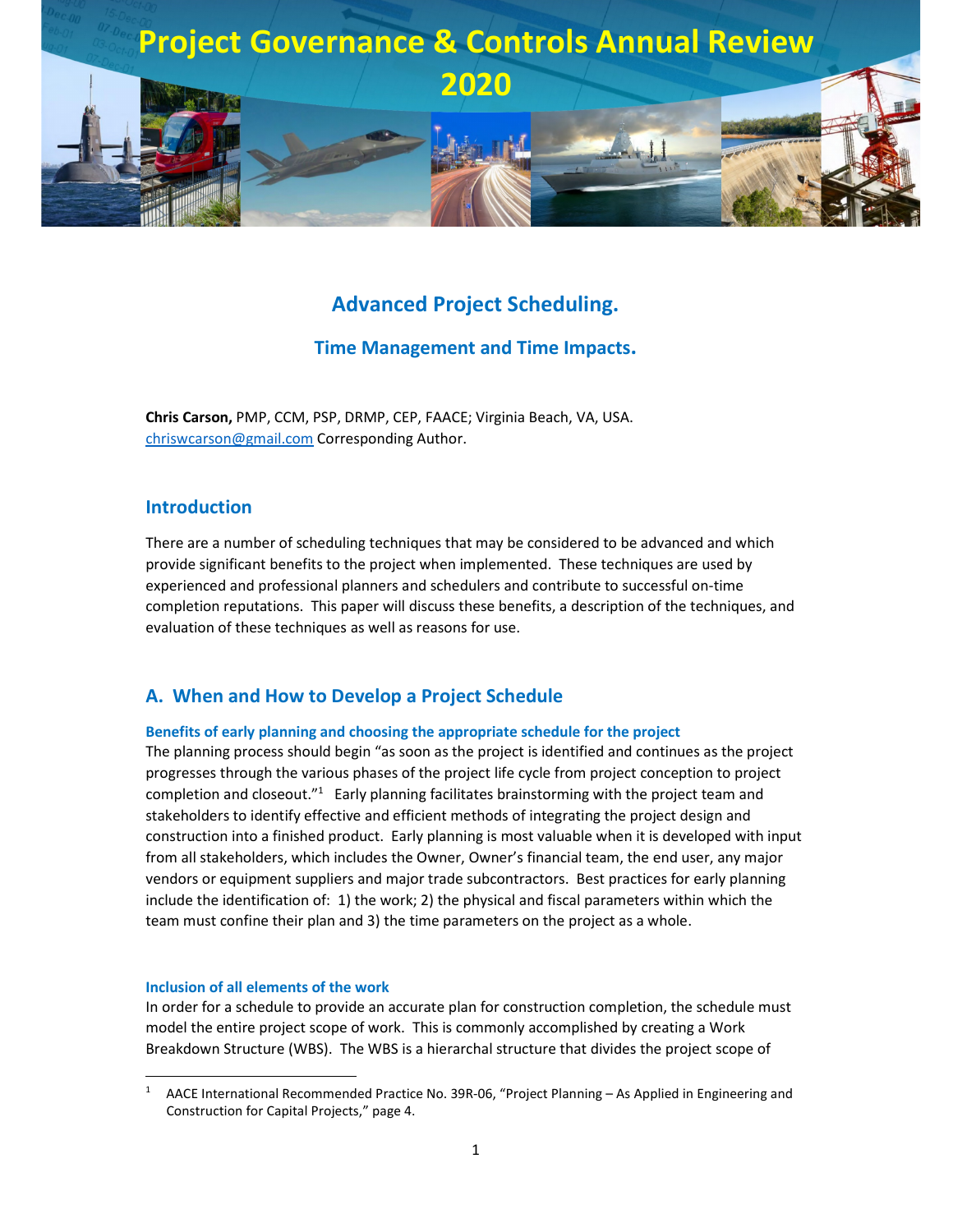work into manageable parts. The WBS is based on deliverables rather than actions (activities) to accomplish those deliverables, which might be scope packages such as the brickwork. The WBS should be designed so that it can be rolled up into deliverables, even if the lowest level of the WBS consists of trade packages or even greater detail, such as activities.

#### **Involvement of construction staff and trade stakeholders**

A construction schedule should not be developed in a vacuum by a single person, regardless of expertise. An effective schedule is a collaborative effort by the full project construction team who are involved or participating in the project. Without collaborative involvement, it is very difficult to gain acceptance, or "buy-in." Without buy-in, the schedule is much less likely to be used effectively. The schedule should not be the product of the president of a construction company, or even the project manager, but instead should be a result of collaboration among the full project team, generally consisting of the contractor's project management staff, subcontractors and key vendors. The smaller project management team, consisting of the project and assistant project managers, the project controls manager, the lead planner/scheduler and the major trade project managers, should take the lead in this effort, emphasizing the need for involvement of the full project team in the schedule development.

An efficient vehicle to facilitate cooperative collaboration is a development meeting or planning session. This meeting should be used to identify the sequencing and phases for the work. The interactions of various trade Contractors, such as precast wall panels and reinforced concrete footings and slabs, should be discussed and consensus achieved during this session. The result of this session should be a high level, low detail schedule that encompasses the full scope of work. This schedule will also depict interrelationships between trades and how the sequencing will meet the project restraints, such as phasing and completion.

Although this collaborative approach to the project schedule yields buy-in, a final review by the project management team should be made to ensure the incorporation of all constraints and sequencing. This final review increases the value of the schedule, and at least one study shows that reductions in cost growth of more than  $10\%$  result<sup>2</sup>.

#### **Role of Resource Planning and Loading**

A construction schedule must account for the availability of local resources at the venue. The plan must include the right crews to complete the full scope of work for each activity in the activity duration and enough competent individuals on those crews. A resource plan that identifies the necessary crews, sizes, and compositions, allows accurate monitoring when this plan is compared to the actual resource usage on the project. This becomes particularly important for resolution of disputes in the event of performance problems or inefficiency claims.

Once the resources are identified and planned, they can be loaded into the project schedule software, allowing for automatic analysis and reporting. Most scheduling software is designed to produce reports that are organized by resources, showing how and which resources are applied across the activities. These reports can show situations where resources are over-allocated for the number of planned resources. One of the problems that can arise with resource loading is that the schedule is not detailed enough to allow activities to complete before other activities can start. The

<sup>2</sup> "Scheduling Practices and Project Success," by Dr. Andrew F. Griffith, PE, 2005 AACE International Transactions, page 6.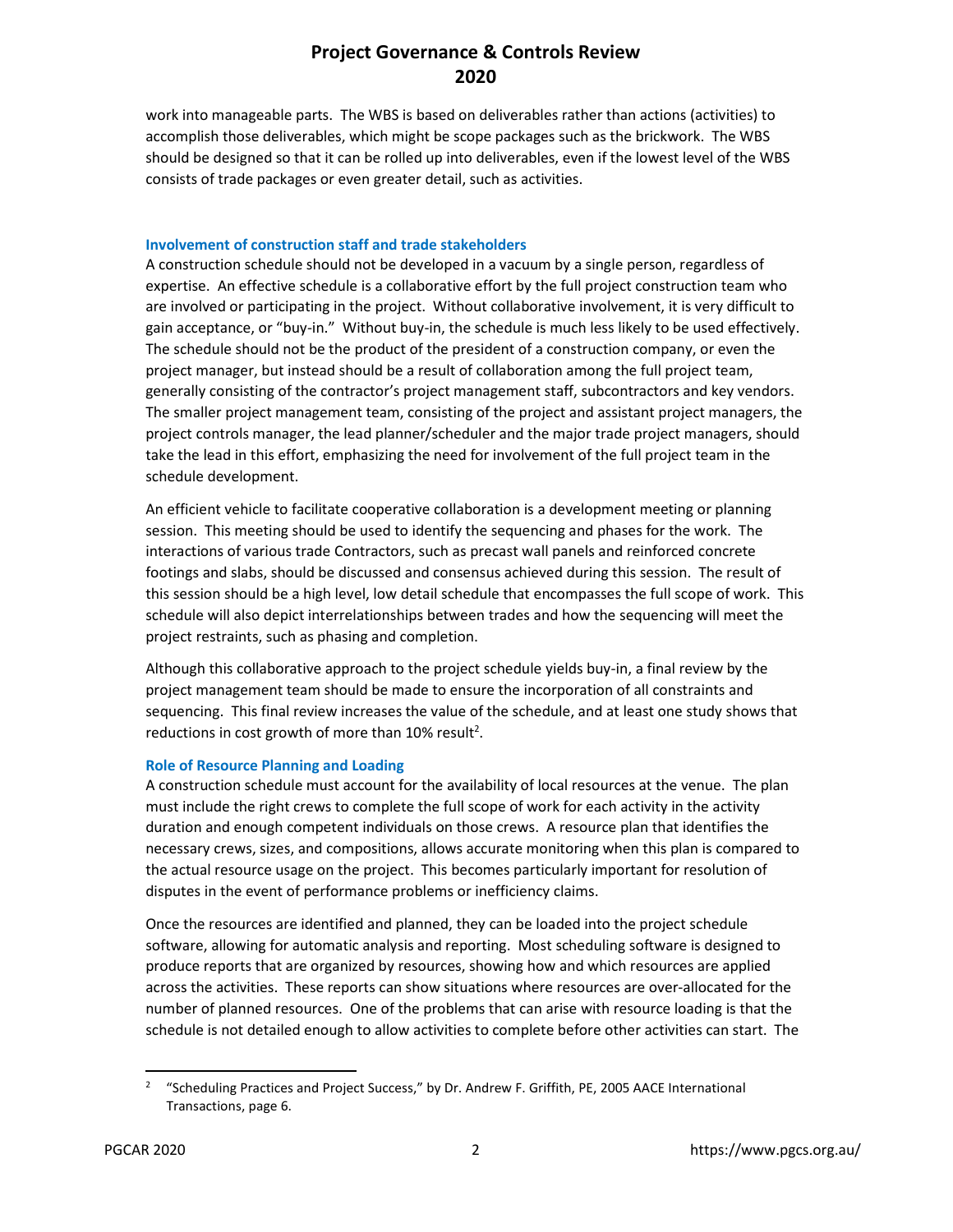detailed schedule requires the more use of Finish-Start (FS) relationships between the activities, rather than the popular Start-Start (SS) relationships. The FS relationships require the predecessor activity to complete before the successor activity can start, while the SS relationships allow the successor to start before the predecessor is complete. The SS relationships often make it very hard to accurately load the schedule activities as they encompass more scope of work that tends to overlap. Resource loading is most useful when the resources flow cleanly from activity to activity, and do not require varying degrees of resources to be applied across the duration of any single activity.

To illustrate the difference between a Finish-Start relationship and a Start-Start relationship, consider a metal stud installation activity that is succeeded by the hanging of drywall. If this is done with a FS relationship, and there are ten individuals installing metal studs, those individuals will work every duration day of the activity, and then terminate. The individuals loaded into the hanging of drywall activity begin and progress. Conversely, with a SS relationship, it is common for three of those ten individuals to move from the metal stud activity to the drywall activity towards the end of the metal stud duration, reducing the individual resource load from ten to seven. This approach will cause inaccuracies in the resource reports. As result, resource loading must be done carefully with appropriate activities, relationships, and sequencing.

Resource data permits accurate analysis is particularly helpful when a project faces a disruption leading to labour inefficiencies. When resources are accurately monitored, poor performance due to inadequate resources is more likely to be mitigated early from the periodic analysis process. One study has demonstrated that resource loading can result in 10% better schedule performance<sup>3</sup>. Resource data monitoring is a key ingredient in keeping a project on track.

# **B. Characteristics and Significance of the Baseline Schedule**

The Baseline Schedule is the official project plan for accomplishing a project scope within an authorized budget and within a specified period of time.

### **1. Purpose**

The primary purpose of establishing a Baseline Schedule is to define the plan for accomplishing the project by its required completion date. It is impossible to know if the project is proceeding according to plan if there is no plan. The Baseline establishes a means of monitoring and reporting progress that allows identification of schedule variances, the relative impacts of variances, and potential corrective action available. It is important to receive input from other project participants, if possible, and to achieve consensus on the Baseline Schedule, so that it can be used as a common measure of progress and status.

The Baseline Schedule should be a living document that is adjusted as necessary to accommodate changes and/or impacts. As changes arise, it may be necessary to adjust the plan, but the Baseline is always available for comparison back to the original plan.

<sup>3</sup> "Scheduling Practices and Project Success," by Dr. Andrew F. Griffith, PE, 2005 AACE International Transactions, page 5.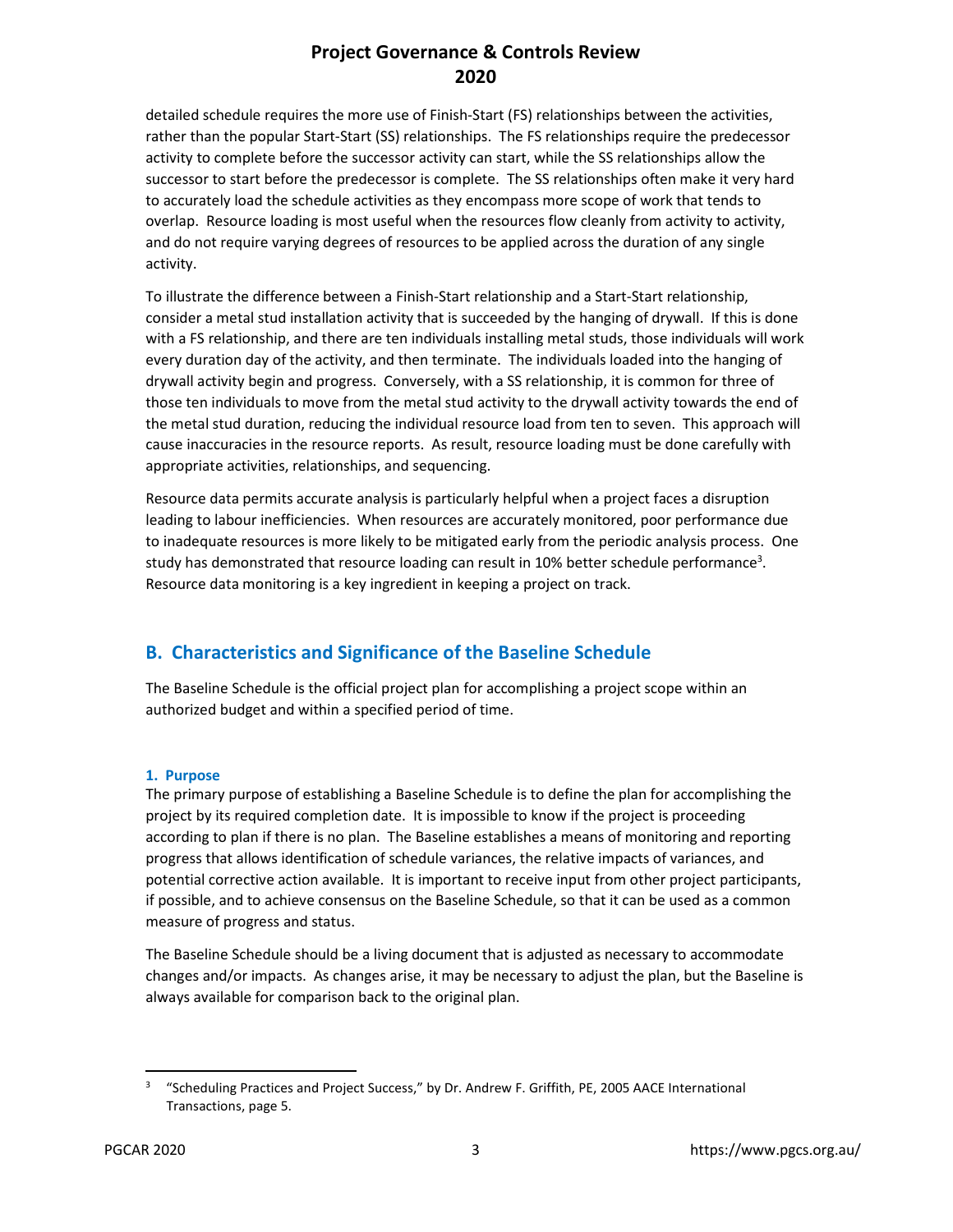There should only be one Baseline schedule. This schedule should be created by the Contractor and approved by the Owner at the beginning of the project. Later revisions may be necessary due to change orders or the need for a recovery schedule. These adjustments to the Baseline should be referenced by the reason for the revision in order to avoid confusion. The later revisions or versions are not the Baseline; only the original schedule is the Baseline. Later revisions can be designated as Target Schedules that can be compared with each other or the current working plan represented as an Update Schedule—but clearly distinguished from the original Baseline.

There are many approaches to establishing a Baseline schedule, which is also commonly referred to as an As-Planned Schedule. Best practices dictates that the Baseline be prepared for the preconstruction meeting, and this is a goal worth setting. Although sometimes it is not possible, this should be done whenever possible. Having the project planned in advance of the pre-construction meeting is an important factor in a project's success.

#### **a. Single Submission vs. Dual Submission Baseline Schedules**

When there is insufficient time to develop a full Baseline Schedule submittal, it is helpful to use a two submission process. This process requires the Initial Project Schedule (IPS) to be submitted in an abbreviated timeframe, such as 45 days. A second submittal, consisting of the complete Detailed Project Schedule (DPS) is submitted later, such as 90 to 120 calendar days from the Notice to Proceed date. The IPS addresses the detailed work for the first 90 to 120 days, with summary activities shown for the rest of the project. The IPS should contain sufficient detail to represent sequencing and phasing to allow complete monitoring of the initial period. The DPS is then developed from the IPS, so that all DPS work is consolidated into the summary activities in the IPS. The U.S. Army Corps of Engineers uses this dual schedule process routinely.

The dual submission process is not as compatible with projects of shorter durations, such as a modernization or renovation project of three to six months. Dual submissions can be accomplished with shorter duration projects, but the timing requirements for submission of the schedules must be adjusted accordingly. Additionally, if the project delivery method is design build or construction management, the full baseline requirements may not be known until bid packages are developed, requiring significant adjustment in timing of the Baseline construction schedule.

Timing of the full DPS is often a difficult issue. At the outset of the project, the Contractor is often still negotiating with trades and may not yet have major subcontractors identified. The project management team is frequently distracted from focusing on an integrated Baseline. These realities support the option of a dual submission split of the schedule, as noted above.

#### **b. Cost Loading or Resource Loading a Baseline Schedule**

Resource and/or cost loading a Baseline Schedule complicates the discussion and requires considerably more information. The level and type of detail required from subcontractors for a resource-loaded schedule is entirely different from the level of information required for a schedule that is not resource-loaded. Resource loading is inherently more time consuming to develop, and requires considerable effort to compile and integrate resource information into the scheduling process.

Some organizations use a two tier approach, completing the Baseline schedule without resource or cost loading and then later loading when the information is available. However, this approach often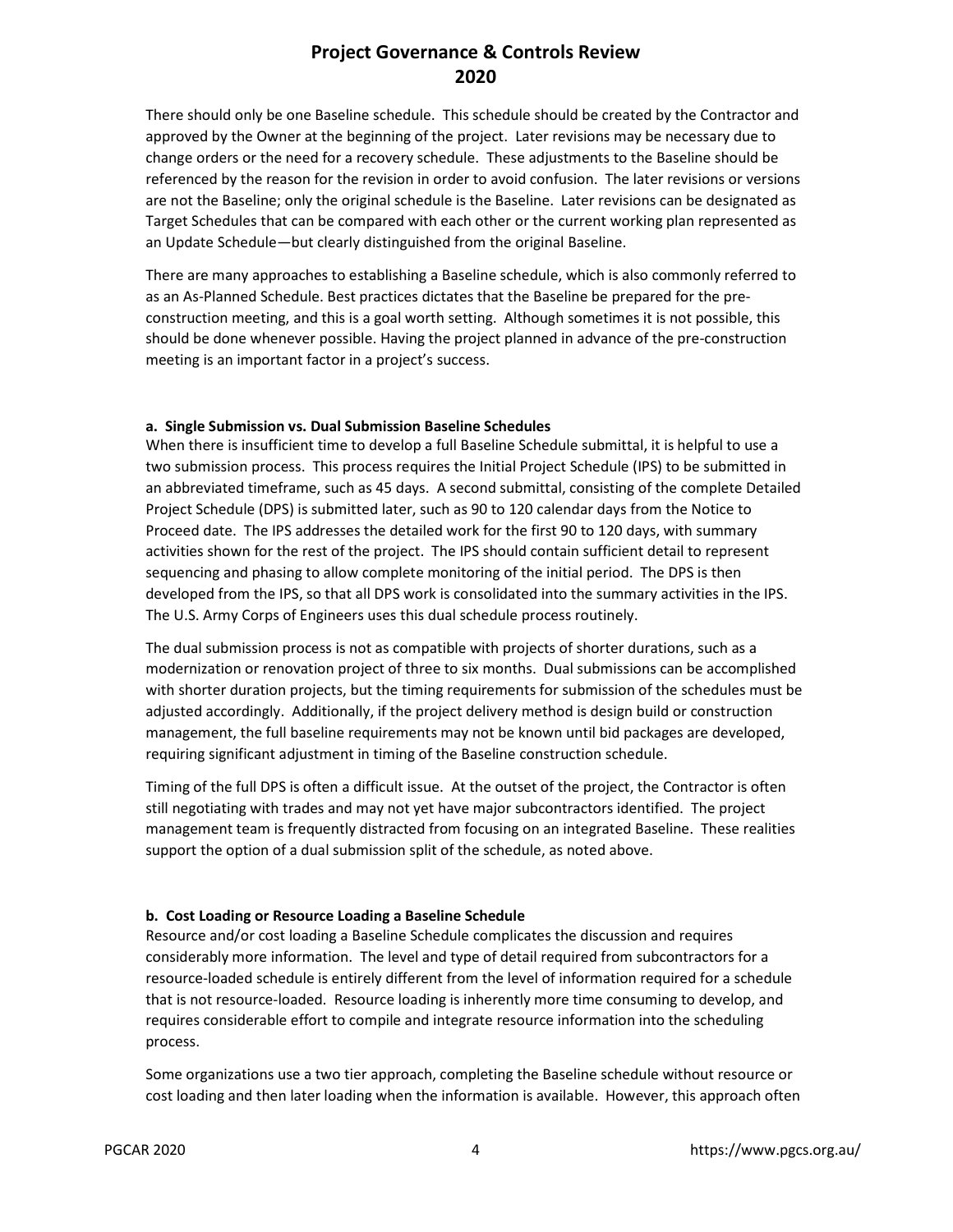generates changes to the Baseline, as the subcontractors start developing and compiling their costs and resources. Allowing thirty days to provide a full Detailed Baseline is often not enough time for large projects, although an ambitious goal. Depending on the duration and complexity of the project, it is quite possible that ninety days may be the shortest reasonable time for developing an effective Detailed Baseline schedule. However, the time frame for development of the schedule is a function of the dedication and support of the project team to that effort. Too frequently a Notice To Proceed is issued and project planning should begin, but Contractors fail to focus on planning because implementation has already begun. Optimally, there should be a planning period from Notice to Proceed until mobilization, and this period should include purchasing, initiation of the submittal process, permit acquisition, and schedule development.

#### **2. The Written Narrative**

The purpose of the Narrative is to provide a summary of the work, explain the plan for construction and demonstrate that the schedule meets the specifications and contractual requirements. It is also important that the Narrative identify potential problems, and summarize the Critical Path.

The Narrative is the Contractor's plain-English description of the plan, means and methods, and the approach to resources. It is imperative that the Narrative match the Baseline Schedule. When the two documents do not align, it is important to address the misalignment and make corrections to ensure the Narrative and the Baseline align.

The major components of the Written Narrative are:

- General description of the scope of work.
- Identification of any area designations.
- General description of the sequencing, including any necessary legend.
- Identification of any deviations from the contractually mandated sequencing.
- Identify any phasing.
- Identification of all Milestones that are contractually mandated.
- Identification of any other Milestones.
- Identify Traffic Control Plan, if applicable.
- Risk management results, identification of problem areas of the project, and steps taken to limit risk.
- Any outstanding risks.
- Identify any road closings, or utility coordination shutdowns, or other conflicts.
- List and explain Calendars.
- Explain Adverse Weather planning methodology incorporated in the schedule.
- Identify any unusual logic relationships, such as Start-to-Start or Finish-to-Finish Activity Types and rationale.
- Identify purpose and use of all relationship lags.
- Explain any Activity ID coding.
- Explain any Activity Coding that is not self-evident.
- Explain any Resources in the Resource Dictionary that are not self-evident.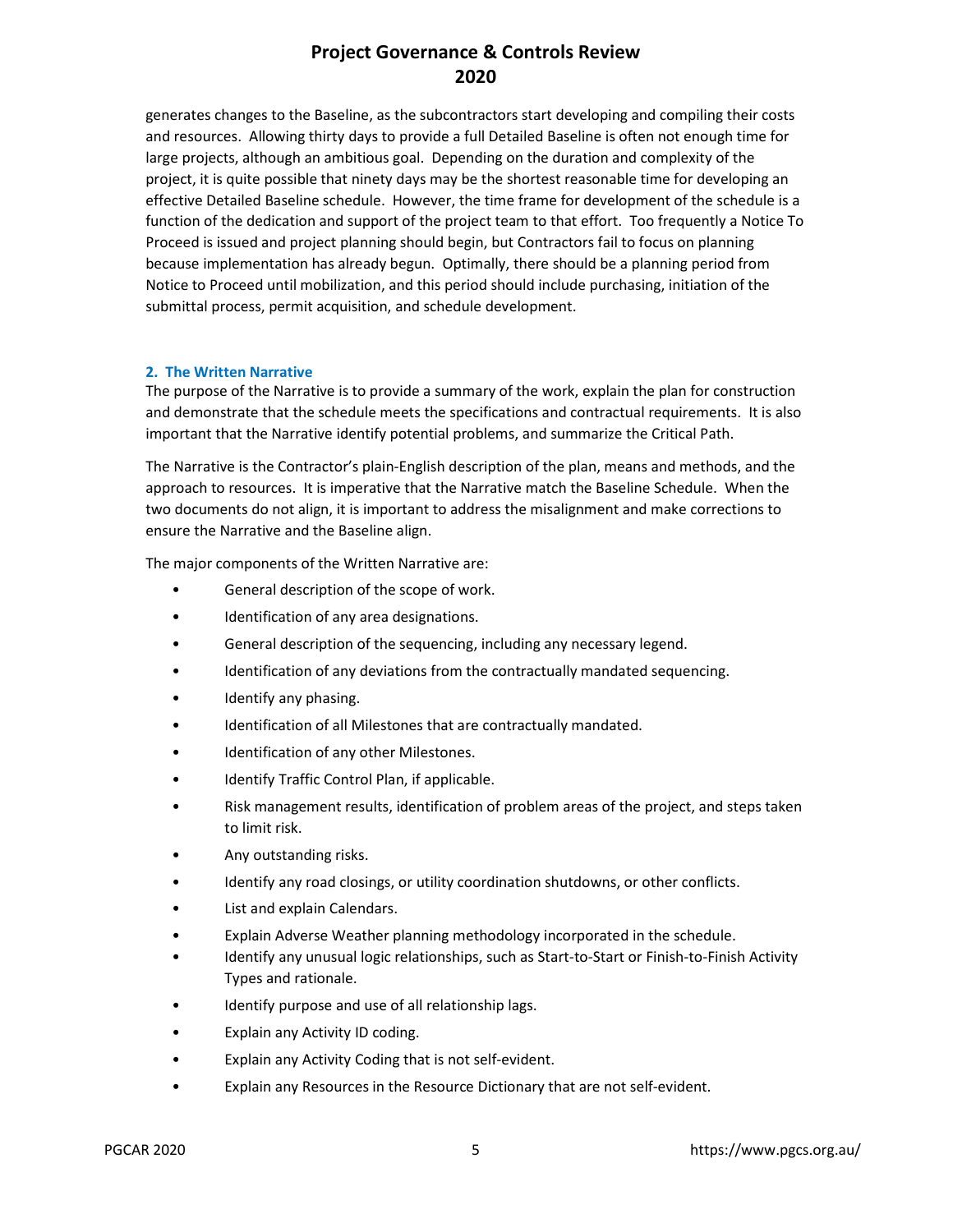- Provide an abbreviated description of the Critical Path.
- Provide an abbreviated description of the Near-Critical Path.
- Provide description of methodology used to monitor Non-Critical work (Earned Value, Float Dissipation, activity variance, etc.)
- Specifically identify any Owner activities or provided items that are planned.
- Identify any procurement or fabrication problems.
- Identify all Date Constraints used in the schedule, with the Type and Date.
- Identify all Software Setting Constraints, such as Zero Total Float.
- Identify any potential conflicts with outside agencies, projects, or Contractors.
- For Enterprise software, identify all Global or Enterprise settings used that may not export correctly.
- Identify process used to validate as-built data.

#### **3. Support for Baseline Schedule Review Practices**

It is in the best interest of any project to get an approved As-Planned or Baseline schedule in place as soon as possible to ensure appropriate planning. An approved Baseline schedule permits accurate management of the project by both the Contractor and the Owner, and provides a basis for analysis of trending, completion predictions, delay, and development of validated documentation to accelerate resolution of any disputes. This is also true of schedule updates; approved updates contribute to project success through fewer disagreements as to the intent of the schedule in addition to providing the basis for analysis.

It is important for the as-planned schedule to model the Contractor's means and methods of construction. The schedule must meet contractual requirements as well as represent a reasonable approach to scheduling all work, including that work outside the Contractor's responsibility. If a schedule does not support these goals, the schedule potentially exposes the Owner (and the Contractor) to risks embedded in the schedule.

From a project Owner's perspective, a poorly developed Baseline schedule sets up opportunities for claims. A poorly developed Baseline schedule also reduces the opportunity for accurate monitoring or analysis of progress and/or delays. In addition, the Owner must ensure that the proposed Baseline schedule does not commit the Owner or the Architect/Engineer (A/E) to provide resources that may not have been contemplated. For example, if the Baseline presents shortened durations for submittal review, the Owner and A/E may not be able to accommodate with their planned resources.

Historically, scheduling tricks and traps allow a schedule to be manipulated to the Contractor's advantage. Those techniques include; missing scope, logic and activity duration manipulation, float suppression or sequestering, misuse of relationship types or lags, forced or predefined critical paths, misuse of calendars, false early completion and out of sequence work. Other traps for the unwary include hidden or unrecognized stacked trade work, shortened review and response durations, and concurrent delay creation or concealment. If these traps are not discovered or identified by the Owner at the schedule approval stage, activities may be pushed to late in the project, and result in associated stacking of trades, over-population of spaces, and the lowered work quality—all of which speak to the importance of a high quality schedule.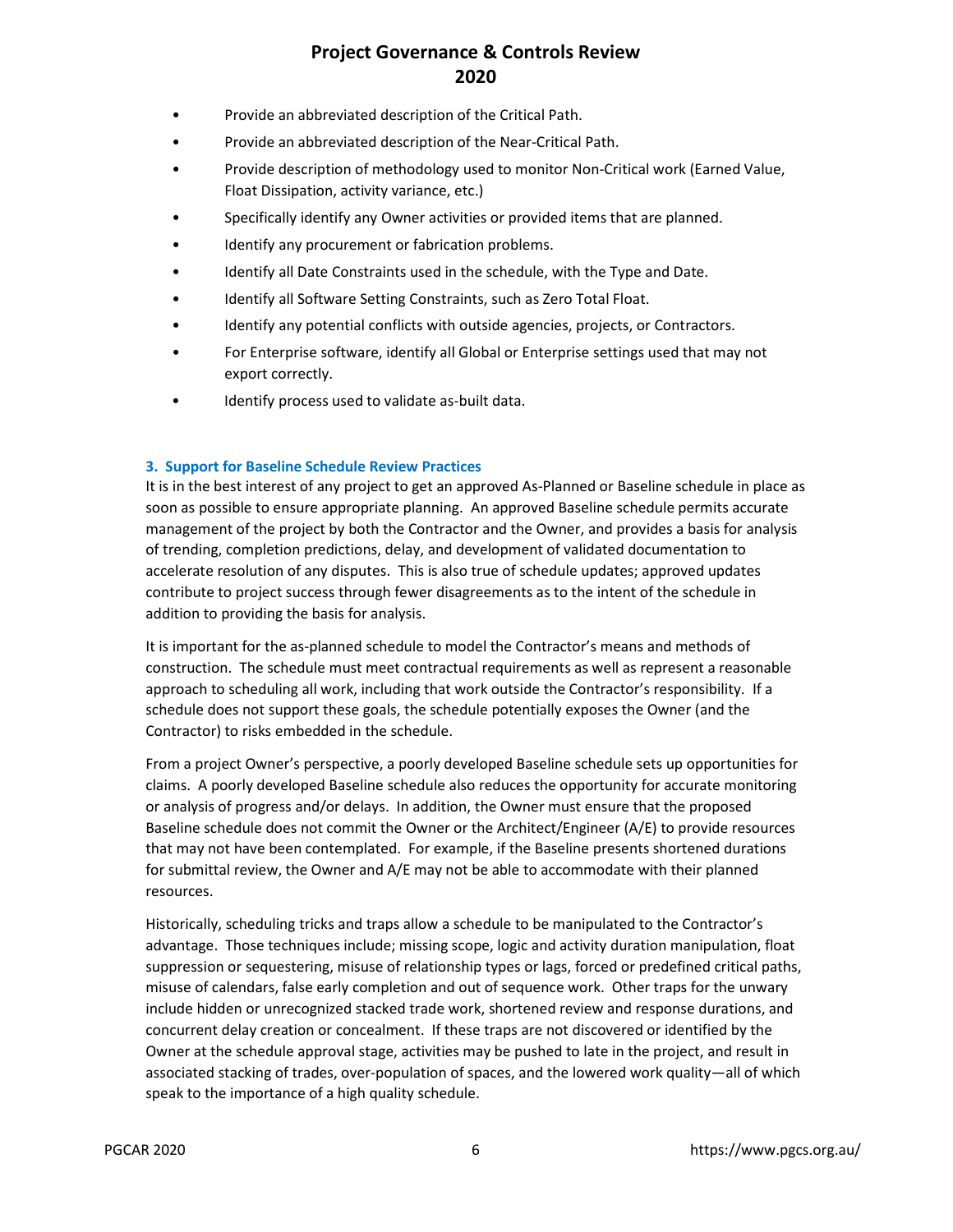These manipulation techniques may be intentional or might be unintentional simply due to lack of experience or competence on the part of the scheduler. No matter the reason, if these techniques are included in the as-planned schedule, the Owner is at risk for claims for additional time and costs.

From the Contractor's standpoint, failure to gain schedule approval means there is no approved basis from which to measure delays or disruption. The Owner has not accepted any Ownerresponsible work requirements, and the likelihood of proving entitlement to time extensions is reduced. The risk of failing to prove Owner-caused delays or disruption is greatly increased, requiring a significantly higher level of contemporaneous documentation.

#### **4. Risk Management: Identifying the Risks**

Schedules rarely incorporate any assessment of project risks. Best practices mandate development of a process to gather and use lessons learned from the collective experience of project management professionals in the development of a schedule. Risk assessment and management increases the likelihood of success, and lowers the risk of claims. Development of a process to facilitate identification, assessment and management of risk will improve results.

"Risk," as defined by Recommended Practice No. 10S-90, Cost Engineering Terminology, under "Risk – Project-Specific," includes the "uncertainties (threats or opportunities) related to events, actions, and other conditions that are specific to the scope of a project." Risks can fall into several broad categories, such as uncertain durations, specific potential events (e.g., unusually severe weather), or uncertainties embedded in the development of the CPM network. Each of those types of risk might be analyzed differently using different tools depending on the availability of software to support the analysis. For example, duration uncertainties are analyzed using Monte Carlo software, assigning a probability distribution to the range of pessimistic to optimistic estimates of duration. These simulations provide a range of project completion dates along with the probability of achieving each dates. Specific event risks are analyzed by lessons learned and experience using risk registers coupled with assessment of the likelihood and consequence of the risks (qualitative analysis) mapped to numerical probability and consequence factors, as well as Monte Carlo analysis (quantitative analysis). CPM network risks are analyzed by careful schedule review of the schedule components, as well as the use of Monte Carlo software to determine if the construction of the CPM network yields additional risks due to issues such as a large number of activities that have to completed before a single milestone or activity can start.

Managing cost risk in project bids has been recognized for years by the use of contingencies, but time risk in project schedules is rarely assessed or accommodated by contingencies. Not many Owners allow time contingencies unless the contingencies are held in management reserves outside of project management control. Risk analysis, as defined by AACE International, is "[a] risk management process step (part of risk assessment) and methodology for qualitatively and/or quantitatively screening, evaluating and otherwise analyzing risks to support risk treatment and control."

#### **a. Risk Management**

The general risk management process includes planning, identification of risks, qualitative risk analysis, quantitative risk analysis, and risk response. After this initial step, the identified risks that remain in the schedule are evaluated at each update and a new risk management process implemented at periodic stages during the project. This is covered by the Total Cost Management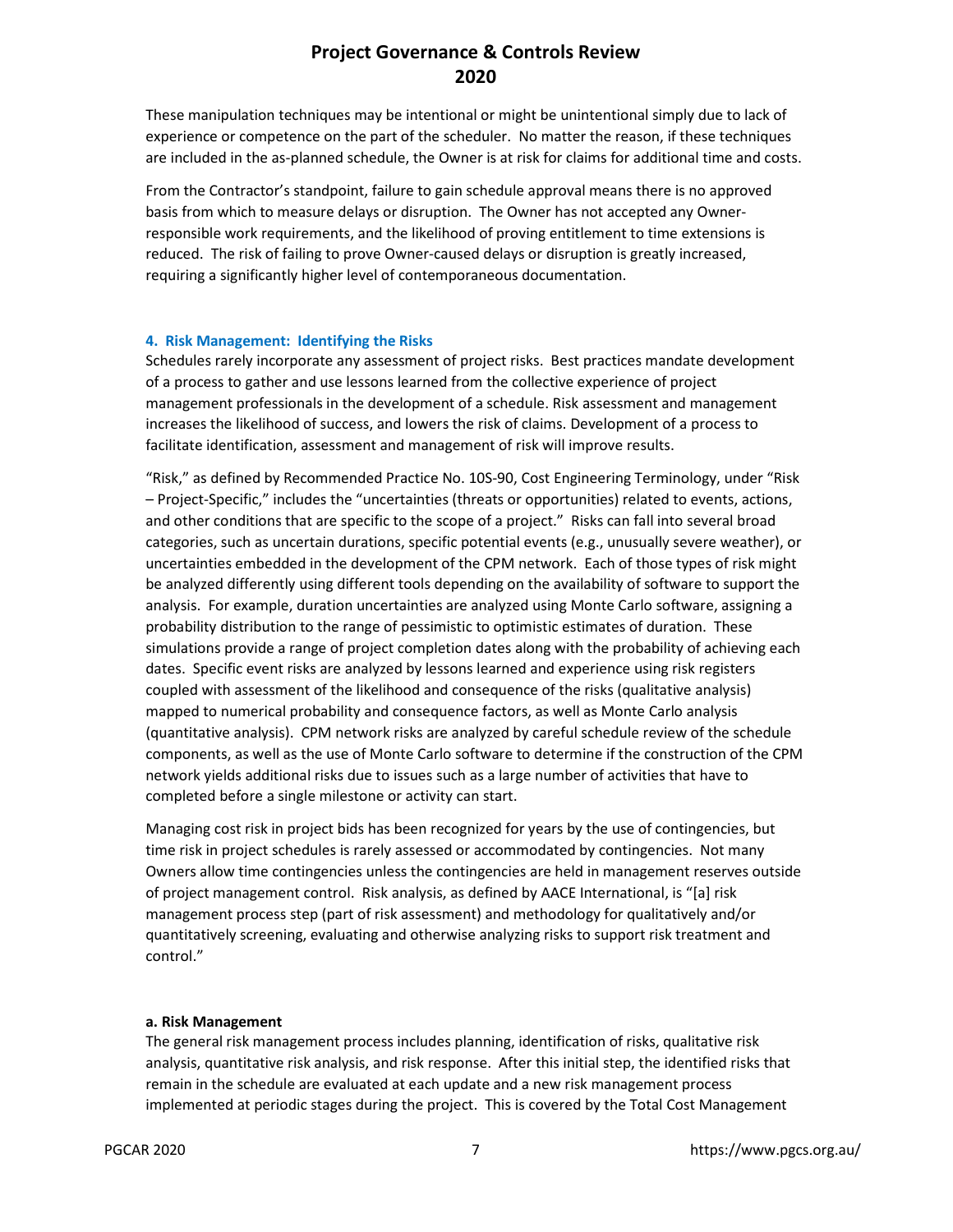(TCM) Framework, the AACE's document representing the systematic approach to managing cost throughout the life cycle of the project, which defines risk management as "a systematic and iterative process comprising four steps":

- *1. Plan establish risk management objectives;*
- *2. Assess identify and analyze risk;*
- *3. Treat plan and implement risk responses; and*
- *4. Control monitor, communicate and enhance risk management effectiveness<sup>4</sup> .*

One of the most important benefits produced from risk management is the collaborative effort of identifying risks and brainstorming the options for risk planning and response. This is similar to one of the primary benefits of planning, which is to involve the entire project management team in thinking through and brainstorming about how the project will be built. A risk identification and management workshop should follow closely in the footsteps of the planning session, involving many of the same stakeholders and improving the collaborative effort that is desired in partnering on a project, regardless of the nomenclature for the collaborative effort.

### **b. Risk Analysis**

Schedule risks can be, at once, both threats and opportunities to the success of a project. Threats tend to reduce the success of meeting the project goals and opportunities often increase success. Risk analysis is the process of identifying, analyzing, qualifying and quantifying the risks, and developing a plan to deal with them. This analysis should be performed during Baseline schedule development as well as during schedule updates. Implementation of risk analysis should begin with early planning in both budgetary cost estimating and preliminary master scheduling in order to accurately predict the project completion date and final cost.

While there are numerous treatises addressing risk in construction projects, it is important to note that analysis of time-related risk has not been universally incorporated into planning. Assessing cost risk is more intuitive, although it is frequently addressed through the use of heuristics. Nonetheless, cost risk assessment has become more of a standard of the industry than time-related risk analysis. Most estimators will automatically add a contingency to a cost estimate to cover the risk of performance, usually based on the type of project and relevant circumstances. Estimators assess this contingency using their own rules of thumb developed over years of estimating as well as estimating manuals such as Means' Cost Data or Cost Works. However, when it comes to developing critical path method (CPM) schedules, time risk assessment and contingencies are either completely omitted or underestimated.

The purpose of this section is to provide an overview of risk identification, analysis and the assessment process as well as best practices for incorporation of risk management into CPM schedule development and maintenance. Any risk management program starts with an accurate CPM schedule, checked for quality, reasonableness, and appropriateness of the network model. Without a well-designed and developed CPM Baseline schedule, a risk analysis process will not be effective. The risk analysis depends upon accurate and consistent calculations of the network logic,

<sup>4</sup> AACE International Recommended Practice No. 71R-12, "Required Skills and Knowledge of Decision and Risk Management," page 2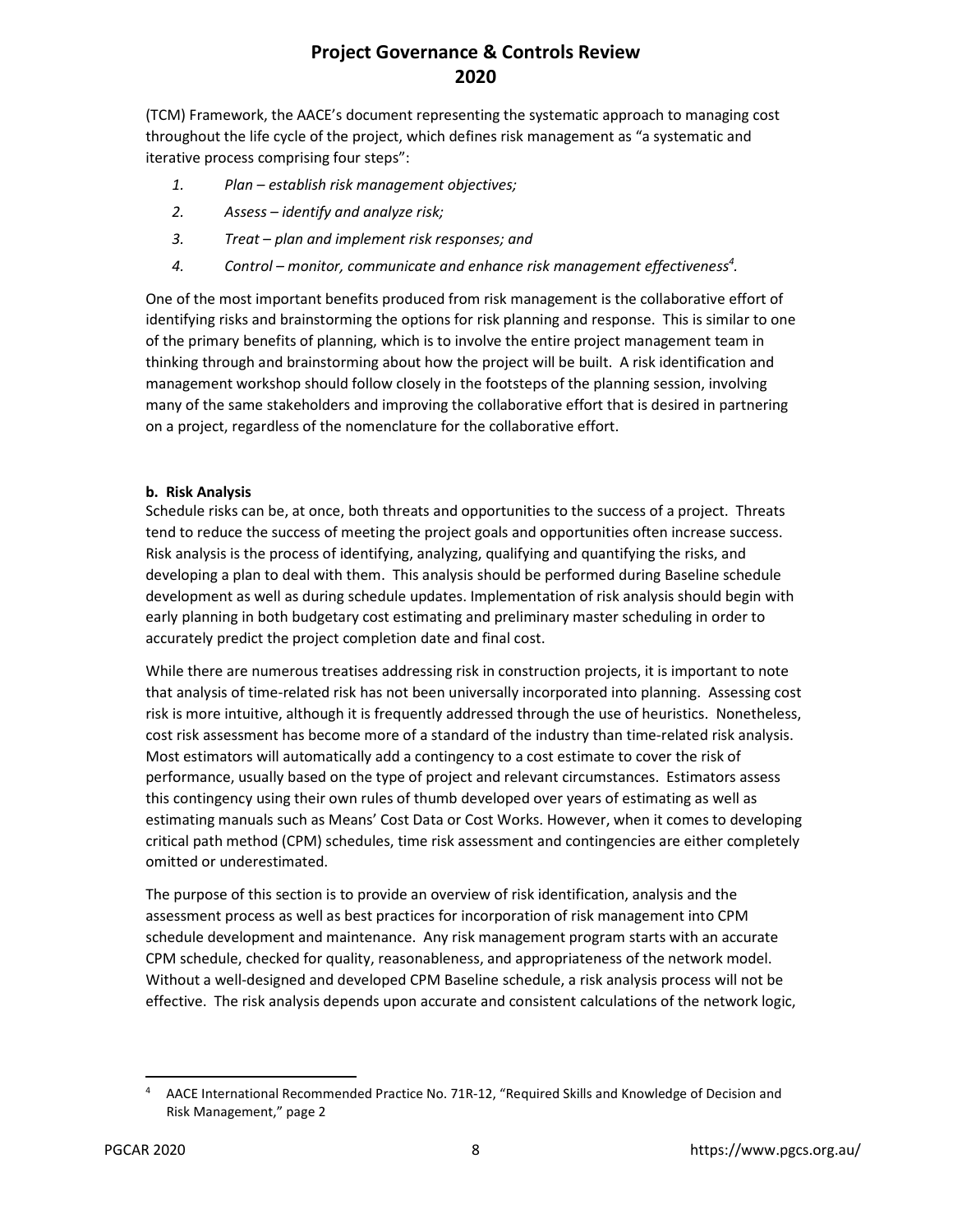the appropriateness of the sequencing and phasing, and a reasonable approach to estimating activity durations.

Most CPM schedules are not adjusted for risk but rather are developed as if there were one correct answer for the schedule's numerical data. Generally, activity durations are established by calculation of the quantity of work represented by an activity divided by the production rate, or by sheer "gut feeling" of the project manager or crew leader. This production rate is normally established by the Contractor's historical records or an estimating system, such as Means', that provides an accurate database of average production rates. Once those durations are calculated, they are often used as deterministic values. The use of the durations as deterministic values assumes that the durations are accurate and unlikely to change. This assumption ignores the fact that the schedule is attempting to predict how long it will take to complete an activity at some unknown time in the future, using an unknown crew composition, with variable experience, and working in unknown conditions. Risk management recognizes the inherent uncertainty in estimating durations and provides a process to consider other risks that may occur during the project. Probability distributions are the best way to model planned activity durations since durations are a function of productivity and productivity is usually not deterministic.

Schedule risks fall into several broad categories:

- *1. General duration uncertainty;*
- *2. Specific risk events; or*
- *3. Network logic risks that exist or are increased as a result of the activity relationships.*

Each of these types of risk is analyzed differently using different tools. First, general duration uncertainty is the risk resulting from any of the following conditions:

- The deterministic durations estimated by the stakeholders are inaccurate, overly simplistic or are based on incorrect assumptions;
- The critical path identified in the deterministic approach may not be the same as the probabilistic critical path when risks are incorporated into the schedule;
- The combinations of durations, where pessimistic durations may stack along a path because of logic relationships—will significantly extend the predicted completion date.

For duration uncertainty, many project managers become wedded to their initial estimations. Even in situations where the project team analyzes time risks, project managers' frequently assert that their initial estimates are the "most likely" durations. As this result is logical, the necessary discussion about the differences between deterministic and probabilistic schedule development rarely happens. Since the durations are estimates of future events, there is no certainty that the estimates will be accurate, and in addition, duration estimates are based on predicted crew production rates. Crew production rates are based on a number of variables, including the composition of the crew, the level of knowledge of the crew on the specific activity, weather conditions, the availability and condition of equipment, crowding of the workspace, and many others. All of these factors can affect the actual duration of the activity, making the original estimate unlikely to be achieved in some cases.

Using a deterministic approach with no risk analysis results in many assumptions being made in early development of the schedule and rarely, if ever, questioned or reviewed again during the project. These assumptions can lead to higher risks if they prove to be inaccurate.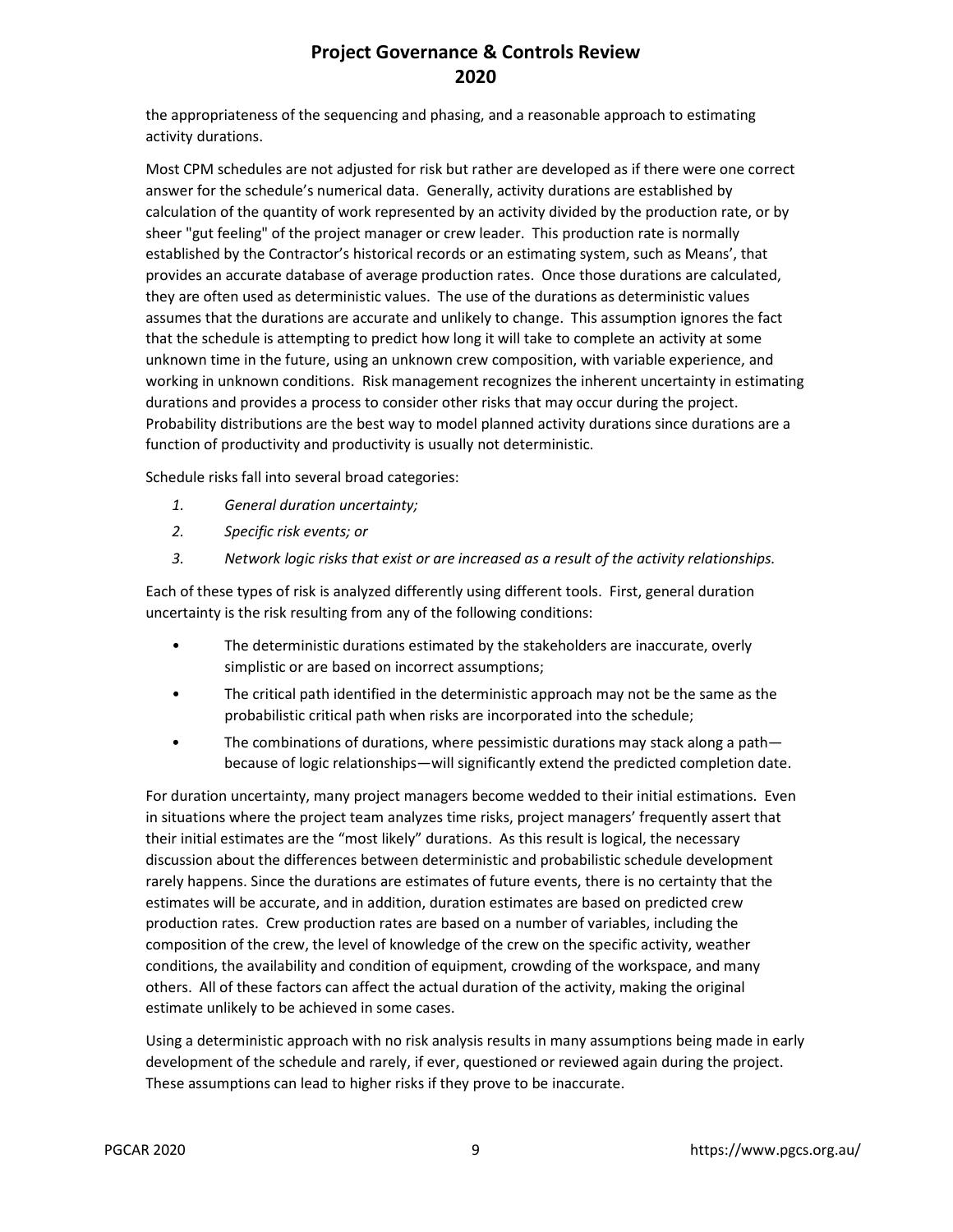Conversely, a probabilistic approach takes the concept of estimating durations based on average production rates to the next level. The probabilistic approach involves an examination of the range of possible project durations based on a spread (also known as the "distribution" in statistics) in the estimated activity durations, commonly called a three-point estimate. The name "three-point estimate" is derived from the three duration estimates it requires: the pessimistic, the most likely, and the optimistic. This process allows for a compilation of a range of durations that can be used in the risk analysis. This analysis also increases accuracy when there is a higher level of unknowns, as is often the case in early stages of any project, but especially with design-build or EPC projects where the design and procurement are under development at the same time as the schedule. This approach also addresses the risk of stacking inaccurate or changed durations along the same path, which can magnify the uncertainty of duration estimating by using inappropriate durations in the schedule. With the right risk management approach, the uncertainty of activity durations is reduced, and risk assessment accuracy is increased.

Use of the Monte Carlo technique simplifies analysis of duration uncertainties as well as risks from activity relationships and some specific event risks. Monte Carlo analysis runs a large number of iterations based on the spread of the duration estimates, so that many combinations of durations are used. This probabilistic approach recognizes that the more accurate way to model durations is through the use of statistics, where if enough iterations are run, the results will generally fall into one of the common probability distributions of activity duration. A probability distribution commonly seen and used is the "normal distribution," which graphs into a bell curve with the most likely duration at the highest peak of the curve and smaller probabilities as the curve diminishes in both directions. An understanding of statistics is important in order to use Monte Carlo analysis in risk management, particularly in the selection of the probability distribution as well as the evaluation of the three-point estimates for use in the analysis. There are a number of features in the Monte Carlo computer simulation that produce interesting and useful results from the analysis, such as the ability to provide global or filtered duration estimate spreads and the ability to adjust risk by activity code. This entails filtering out certain activity codes, such as all exterior electrical work, and applying a unique probability distribution of durations to these activities.

The Monte Carlo analysis provides statistically significant "confidence levels" for the probabilistic prediction of completion dates and—since schedules are dealing with unknowns—enables the schedules to have higher probabilities of meeting the chosen completion date. There are a number of other benefits in running Monte Carlo simulations on schedules that dramatically increase value. One of these benefits is the determination of which activities are most likely to appear on the critical path. This is called the Criticality Index in some software, and the charting that results is often referred to as a Tornado Chart. The Criticality Index provides the listing of activities most likely to be critical in any of the various simulation runs. Knowing which activities are most likely to appear on the critical path at any given time can be used to design appropriate monitoring of those specific activities.

The Monte Carlo simulation methods are available in numerous software packages, such as PertMaster (now acquired by Primavera Systems which was acquired by Oracle and renamed Primavera Risk Management), which can be linked to the CPM software by the same package. There are also spreadsheet versions of Monte Carlo simulation techniques, such as @Risk, published by the Palisade Corporation. The use of the three-point estimates risk analysis originated in the late 1950s during the Navy's Polaris missile program. That program was called PERT, for Program Evaluation and Review Technique. PERT developed independently of and concurrently with CPM methodology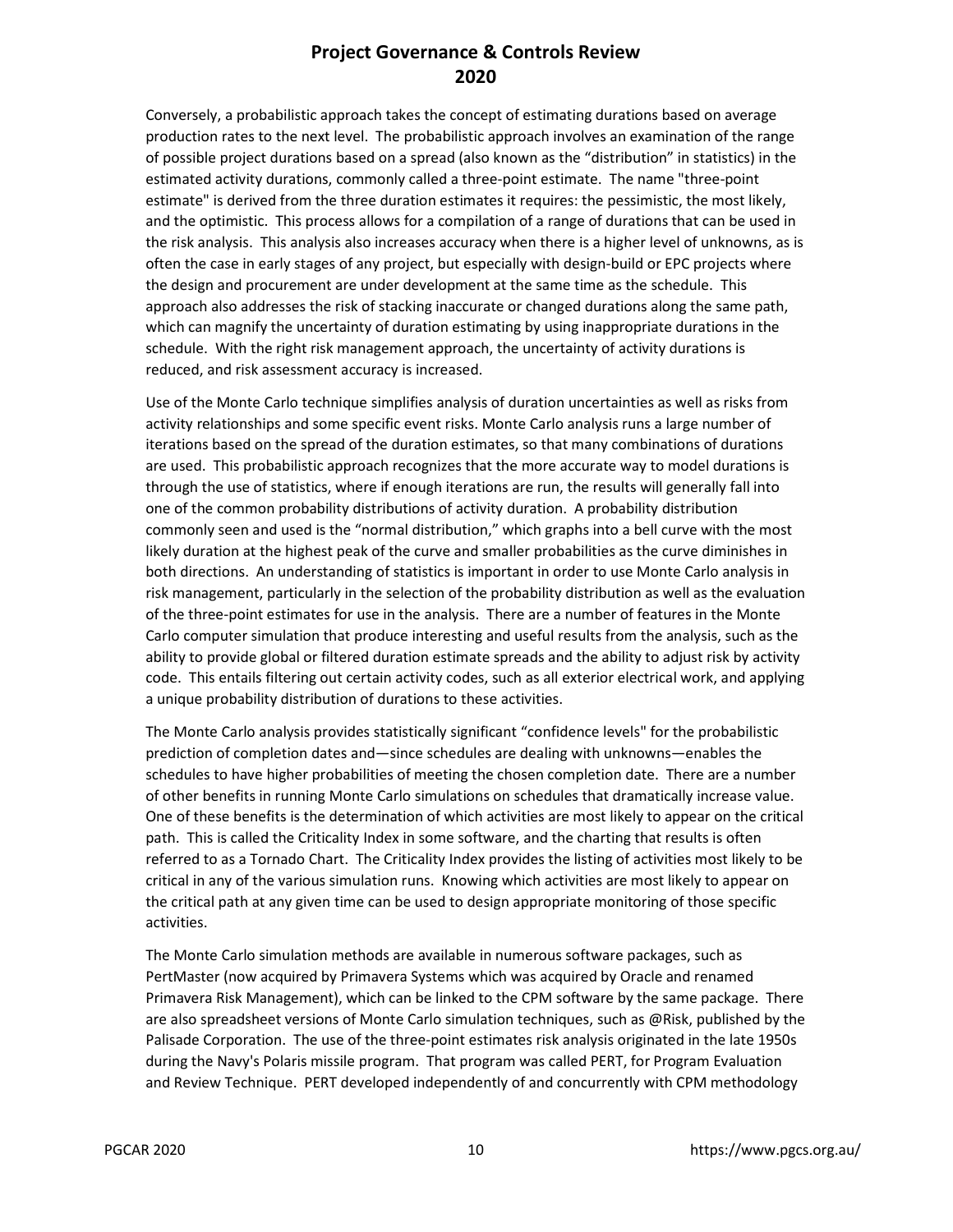and used the three-point estimate process to provide a weighted average duration for use in the network calculations.

The construction industry appears to be moving away from the risk assessment of duration uncertainty because duration risk is greatly reduced by the use of good schedule monitoring. With careful and consistent review, pessimistic durations are much less likely to stack up and create a delay. As a result, the industry is moving towards the use of risk drivers, which are similar to the specific event risks discussed below.

Specific event risks are potential impacts on the schedule that may or may not occur, such as accidents, unusually severe weather and other events that are hard to predict. Specific event risks include several types of risks that are analyzed by several methods, but the initial step is a brainstorming session in which project team members identify as many potential risk events as possible and create a risk checklist of those events. The process of identifying potential risks to a project is a valuable effort that helps the project management team start thinking about risk issues and also produces a more realistic schedule.

Another type of specific event risk includes additional scope of work activities that may or may not happen, activities that are present in the schedule but may require unplanned multiple cycles to complete, or activities that have significant variability. It is important when brainstorming these risks to review historical records and experiences to determine which of these types of risks may occur. These risks are often dependent on other factors such as the personnel involved, the type of project, or the timeframe and budget.

There are several methods to analyze specific event risk. Modelling a specific risk by creating a linked group of activities to represent the scope of work related to the risk (called a "what-if scenario") is one good way to attempt to determine the potential ramifications of the risk. This same approach would be taken during a project if the specific event risk actually occurred. The project management assesses the potential ramifications of the event and the schedule impact. In this situation, a prospective Time Impact Analysis (TIA) should be prepared. A prospective TIA uses the current updated schedule, and a linked group of activities that model the changed condition or specific event are inserted into the schedule to re-evaluate whether the finish date changes. This linked group of activities is called a fragmentary network, or fragnet. The amount of impact to the finish date is an indication of number of days that the changed condition affected the critical path and delayed the project<sup>5</sup>. Specific risks can also be incorporated into a Monte Carlo analysis to provide a probabilistic approach to modelling the risks.

Network logic risks are also important to risk analysis. Network logic risks are those that generally occur as a result of project management decisions made about the sequencing and relationships of activities determined by the activity relationships. If a number of paths originate or terminate in one activity, there is a significantly increased risk of delay to critical path activities causing delay to the project.

Network logic risks include any risks that predominately relate to the schedule network such as activities that occur at a "hub" or convergence point. A single activity that controls multiple activities of subsequent work, such as environmental controls, dry-in, above-ceiling inspections, or temporary traffic relocation, will cause serious delays and disruption if not completed on time.

<sup>5</sup> An excellent description of a prospective TIA is provided by the AACE International in the Recommended Practice No. 52R-06, "Time Impact Analysis – As Applied in Construction."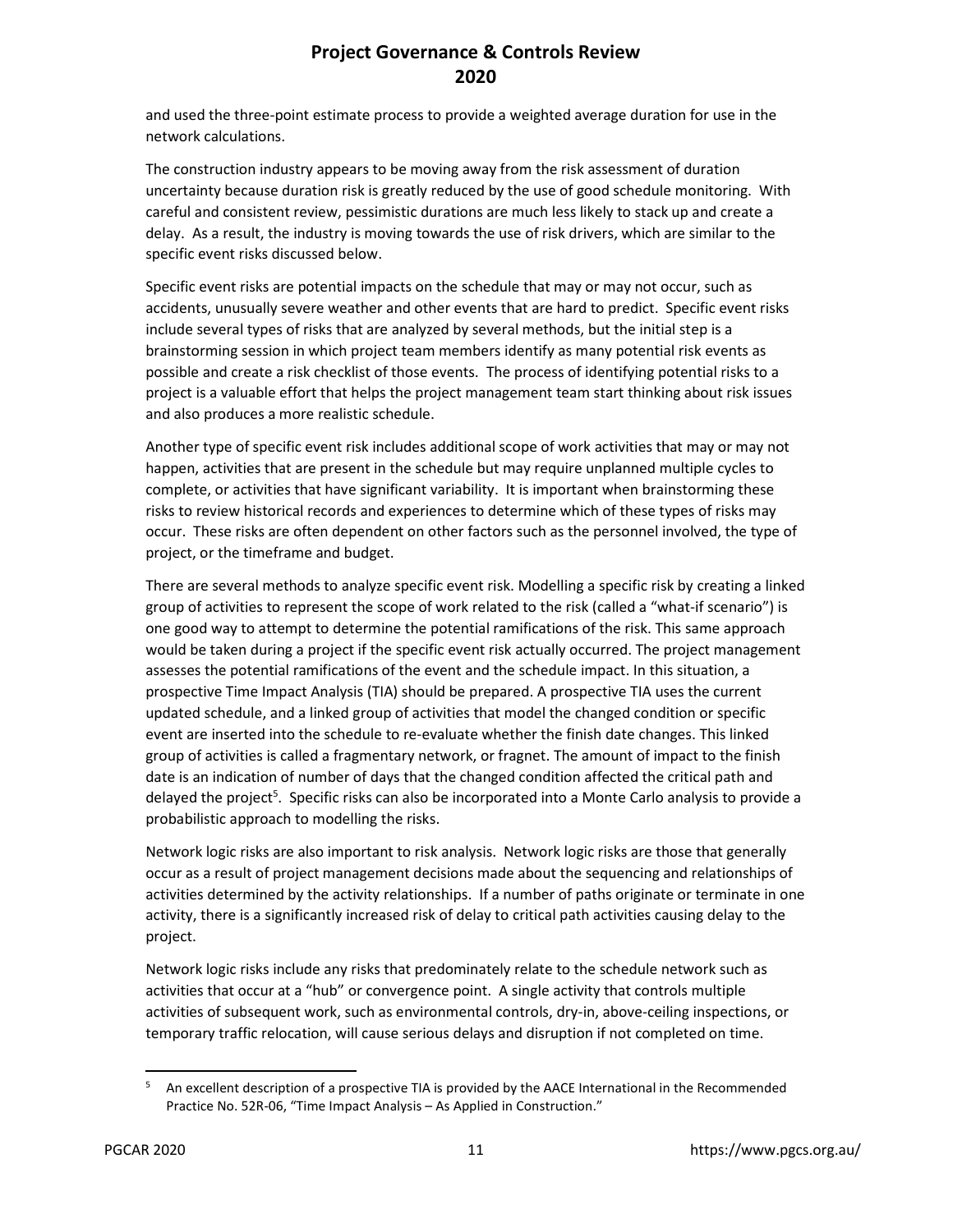Activities that require the same resource and have tight sequencing predictions are at a much higher risk of failure if resources are not as available as the schedule predicted. Failure of one activity will likely be reflected in all other activities that require that same resource. These network logic risks are often discovered only through technical analysis of the schedule components. Best scheduling practices include a thorough review of the schedule to identify these risks and develop a management plan.

Once the types of risk are understood, a good risk management plan should be prepared, including a brainstorming meeting with the major project stakeholders. A master risk register is an invaluable tool for facilitating the brainstorming session, which is often called a Risk Workshop. This register is a logical place to collect lessons learned on a corporate level from many project experiences. With a complete risk register, organized by industry and type of risk, the process of brainstorming moves quicker and is focused with a more comprehensive list of risks.

Just as a schedule development session should be a dedicated meeting with the project management team, the risk workshop should be treated as a stand-alone process, requiring participation by the major project stakeholders. At a minimum, the project management team should participate, but the involvement by others provides valuable insight from those with other views and experiences.

The risk workshop deliverable should be a fully developed risk register, identifying all potential risks to the schedule, regardless of the party responsible for the solution, along with a Risk Response Plan.

#### **c. The Risk Response Plan**

The most valuable deliverable from the risk workshop is the Risk Response Plan, which should be shared with all project stakeholders. The Plan addresses each project risk by one of four types of responses; Avoided, Transferred, Mitigated, or Accepted. These options should be discussed so the stakeholders understand how each risk should be addressed.

Risks are Avoided by contractual risk-shifting, re-sequencing, or float management. Risks are Transferred through procurement, contractual risk-shifting, change management, or insurance. Risks are Mitigated by resource analysis and/or compression. Risks are Accepted and managed by project controls techniques during the project. Working from highest priority to lowest priority through the final overall risk ratings, each risk is addressed by one of the four types of response.

The most important step in risk management is implementation of the Plan. If the Risk Response Plan is not implemented, then the time spent will be purely academic. It is essential that the project management team implement the Risk Response Plan and ensure that the responses are incorporated into the schedule, and to enable the process to continue during routine updates.

The Risk Response Plan documents the risk management efforts, including all open risks that must be monitored and updated during the routine updates. With Enterprise Primavera scheduling software, the Risk module can be used to record and track risks and risk drivers on an ongoing basis until the risk is resolved. The project management team should also schedule time during the progress of the project to conduct a simplified risk workshop, and that time period is monitored so that a new risk identification cycle can be initiated. Risk management reporting should be provided with each schedule update. It is frequently helpful to summarize the Plan for the top priority risks and provide a matrix describing those risks and planned responses. A monthly summary of the balance of risks left in the schedule also assists the project management team in planning.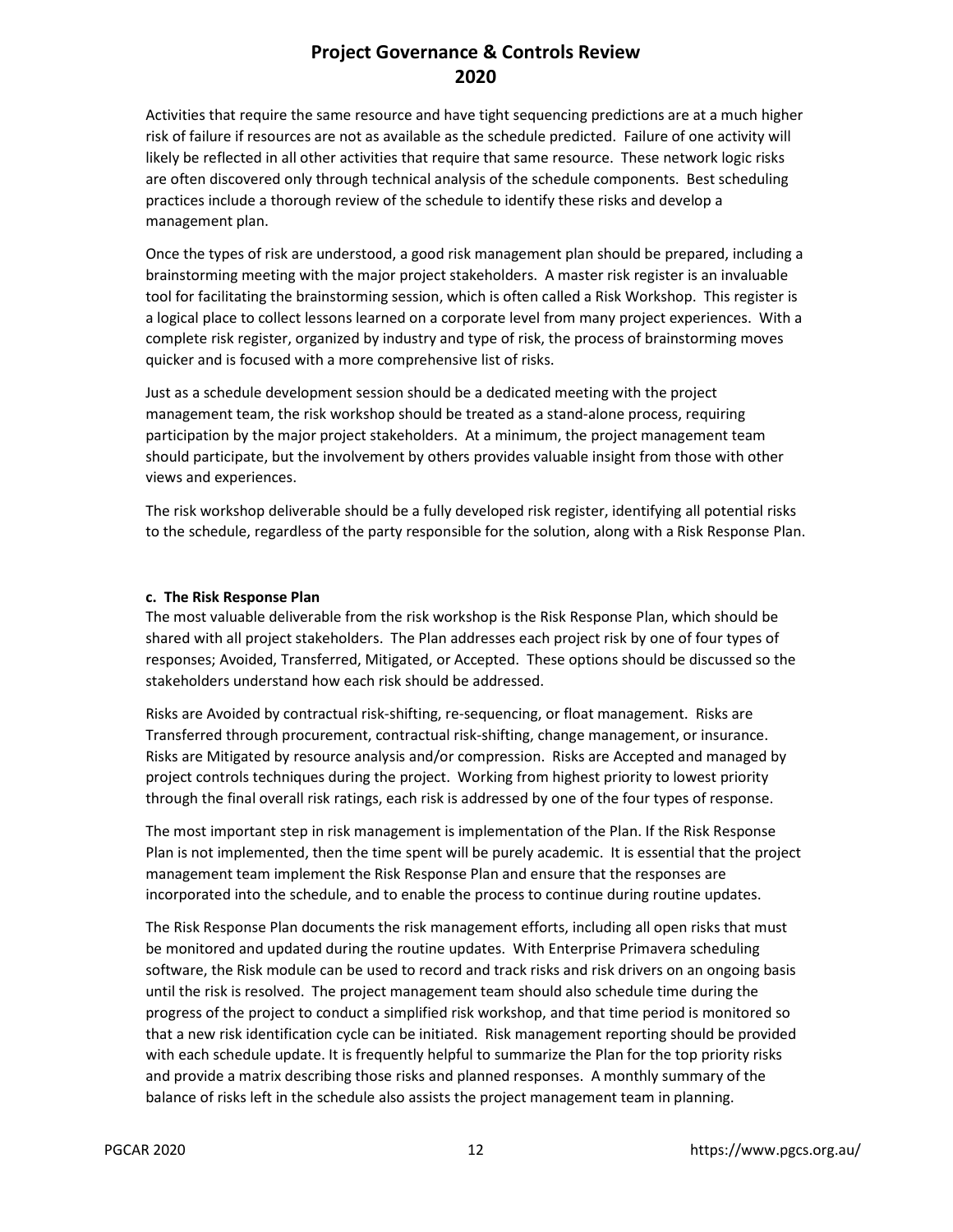#### **d. Documentation of Risk Implementation**

The Risk Response Plan should become part of the project Construction Management Plan, under either the Risk Section or the Project Controls section. Any revisions to the schedule that are required as a result of the Risk Analysis and the Risk Response Plan should be incorporated into the schedule, and the risk-adjusted schedule should be published to the project team after final quality control check.

### **5. Contingency Planning**

Contingency time planning is an important aspect of project planning. Specifically, it is an amount of time added to the base estimated duration to allow for unknown impacts to the project schedule. Contingency time planning can also be used to achieve an increased level of confidence in the estimated duration of the project. Many projects have little to no contingency planning, as the industry has not generally accepted the need to include time contingency planning the way it has accepted the need to include cost contingency planning into a cost estimate.

When contingency time is added to a project, it is frequently carried outside of the project schedule as a time contingency, often called a management time reserve. Sometimes Owners will allow project time contingency, but it's more often a function of the risk assessment process. A time contingency takes the bare durations and sequencing from the subcontractors, and uses risk analysis to allocate additional time for mobilization and demobilization, inter-trade coordination, weak subcontractors, and high-time-risk portions of the project. That time contingency is achieved inside the project rather than as management reserve. Optimally, the process should be transparent so that everyone knows what time may have been added to the schedule for contingency.

### **C. Reviewing the Baseline (Initial) As-Planned Schedule**

### **1. Constructability**

AACE International defines Constructability [as] "the optimum use of construction knowledge and experience in planning, design/engineering, procurement, and field operations to achieve overall project objectives."<sup>6</sup> Schedule constructability includes a number of issues, from physical constructability to preferential decisions in assigning logic to the activities.

Constructability also includes phase constructability; aligning the schedule with the appropriate phases to ensure that the work is planned appropriately for contractual phasing. The phasing may require less than optimum use of spaces, resources, or materials, but contractual phasing must be accommodated.

Additionally, Owners should consider paying for a full project bid and constructability review to ensure efficient and buildable drawings. A constructability review identifies missing information from the contract documents that can be supplied prior to mobilization. Any constructability issues will require time to address, either in the middle of productive work with the risk of delaying the project, or initially if discovered through a constructability review. This is the classic "pay me now,

<sup>6</sup> AACE International Recommended Practice No. 48R-06, Schedule Constructability Review," 2009, page 2.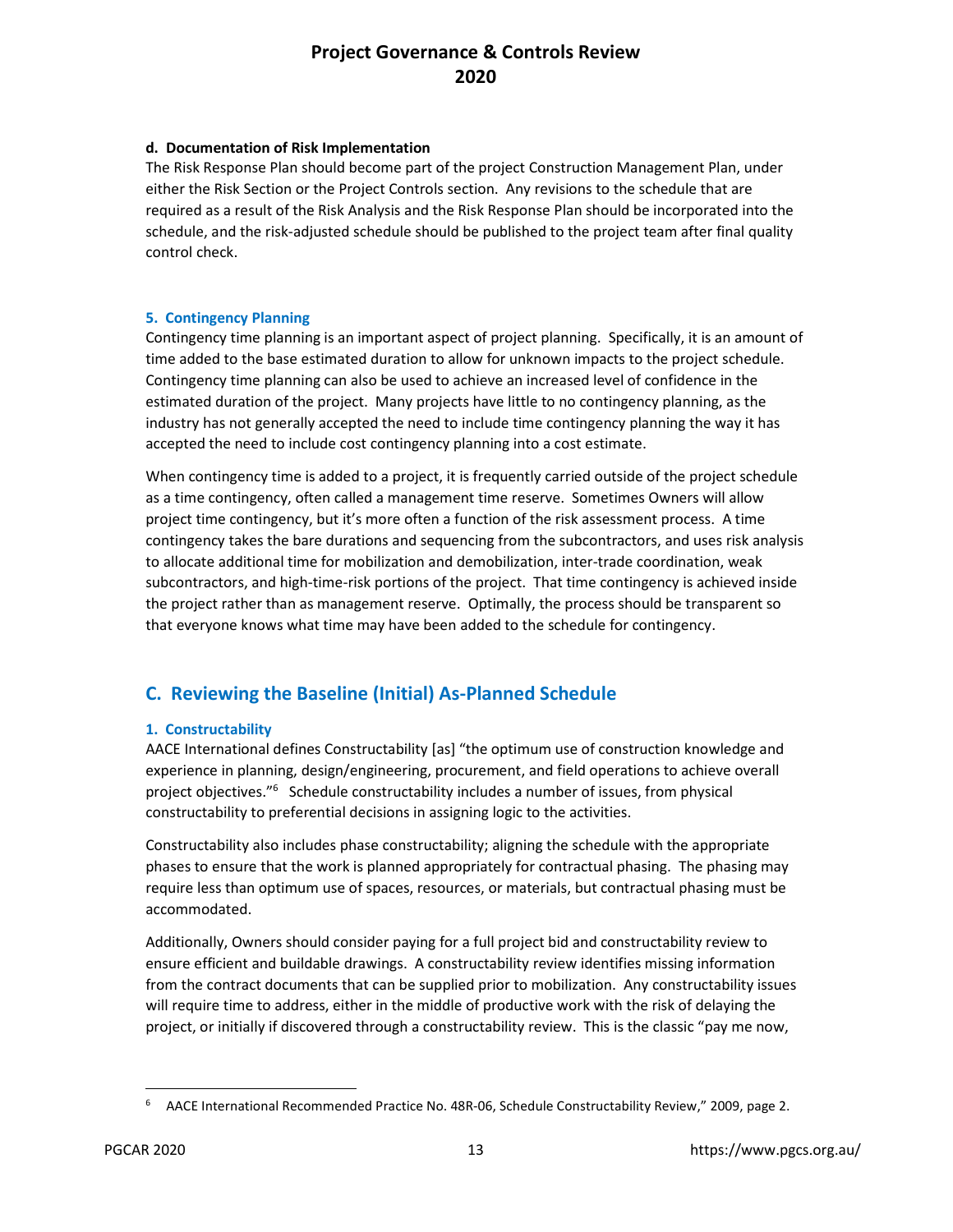or pay me later" concept. Cleaning up constructability issues before the Contractor is mobilized will reduce costs and time during the project.

A prudent project Owner will specifically describe the requirements for the schedule submission by bidders and/or the awarded Contractor. Best practices require a bid or tender schedule to be submitted for evaluation of the offer or proposal. This bid schedule will demonstrate whether the Contractor has planned the project sufficiently for a reasonable depiction of their intended means and methods. Resource and cost loading of this tender schedule will help illustrate the plan and ensure that the Contractor has anticipated the required resources to construct the project.

After the award, Owner management should set up a partnering session or some type of less-formal dialogue session with the Contractor. This session, regardless of the moniker, should facilitate transparent and open discussions about contract documents and the as-planned schedule.

This session should also address change orders and a discussion about the best process for dealing with change in a timely fashion. Ideally, the prospective Time Impact Analysis (TIA) should be used for evaluating time impacts.

### **a. Physical Constructability**

Sometimes referred to as "hard logic", physical restrictions to construction will drive the ability to complete work in any phase or sequence. Generally, physical limitations are the first consideration in developing a schedule. If the masonry walls cannot be laid until concrete footings are installed, that physical limitation will not allow those walls to be started prior to completion of the appropriate section of concrete footings.

Careful development and quality control of the completed schedule are vital to producing physically constructible project schedules. These issues, however, are usually the easiest ones to discover when reviewing schedules.

### **b. Resource Requirements and Limitations**

One of the primary reasons for project schedule failure is inadequate resources to complete the activity durations in the planned time and sequence. This is particularly true when there is significant concurrent work requiring multiple crews working at the same time in the same locations. Inadequate resources, whether due to individuals or crews, will adversely impact any schedule. Inadequate resources also results in constant re-planning after scheduled dates are not achieved and the following month's revised plan requires more and more concurrent resources to meet the schedule.

Although resource limitations are usually preferential logic issues, a schedule must be developed to accurately accommodate the available resources at the time and location of the project. Without taking into account these available resources, a schedule is simply an idealized approach to construction. Sometimes construction professionals claim that "Projects are planned by early dates, but implemented by late dates." This is a tacit admission that the project schedule was not developed with proper consideration of available resources, and is therefore not a legitimate schedule.

Activity durations are estimated by quantities multiplied by the estimated production rates. Those production rates are based on estimates of crew composition and size, and the assumption that the crews are capable of achieving those production rates. If the crew composition or size is inadequate, production will stall, and delays will ensue. As production slows, more and more work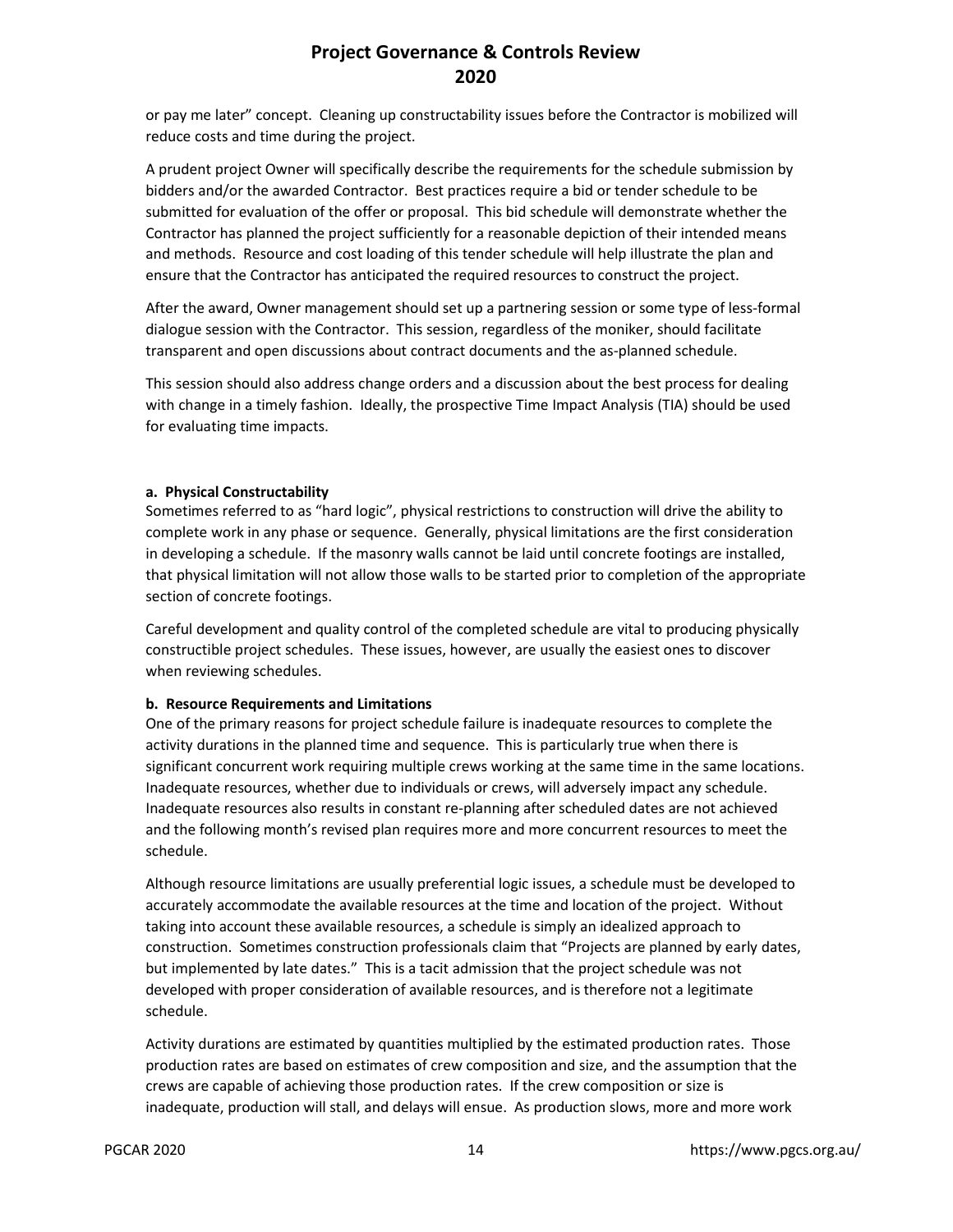must be performed either concurrently or with greater and greater numbers of individuals or sizes of crews. It is vital that the original plan is based on available resources, operating at the necessary production rates, to achieve the planned durations.

Unfortunately, it is easy to manipulate resources and production rates, and schedulers often revise the baseline schedule, or fail to fully develop it based on resources, in order to accommodate the contractual completion date. A review of the available total crew count contemplated by the schedule is an appropriate way to validate the resource logic.

#### **c. Other Preferential Logic Issues**

Other preferential logic can be based on the site logistics, site layout or the type of construction. This can include working from a tight corner on the site towards the areas with more access, or scheduling based on the availability of subcontractors. A three-story precast parking garage that requires the precast panel fabrication as well as the reinforced concrete contractor to install, could be sequenced to fabricate all of the panels simply because the concrete contractor cannot be on the project early enough to take earlier produced one-story panels.

#### **2. Deficiency Concerns and Recommendations**

Project Owners must take care in reviewing the proposed baseline schedule, and determining whether the schedule should be approved. From the Owner's perspective, the primary reasons not to approve an as-planned or baseline schedule often relate to the severity of the problems with the schedule, which can be subjective. Those problems typically result from poor modelling of the project plan, and include misalignment between:

- The schedule and the written narrative,
- Missing written narrative, missing scope of project work,
- Under-development of specific trades compared to much more highly developed scope of other trades,
- Critical or near-critical paths that include inappropriate high proportion of Ownerresponsible,
- Third-Party-responsible work activities,
- Missing or inappropriate logic relationships,
- Failure to include resource logic, network problems such as inappropriate use of lags,
- Calendars, or dangling activities,
- Cost loading problems,
- Resource-loading problems.

The more the existence of a number of the problems noted above in a proposed schedule, the higher the risk that the Contractor has inadequately addressed or analyzed time related problems.

### **3. Early Completion**

An Early Completion Schedule (ECS) or Early Finish Schedule is a schedule that shows earlier completion of the project than the contract requires, generally leaving float in the submitted schedule. The purpose of an early completion schedule is either: 1) to complete in less time than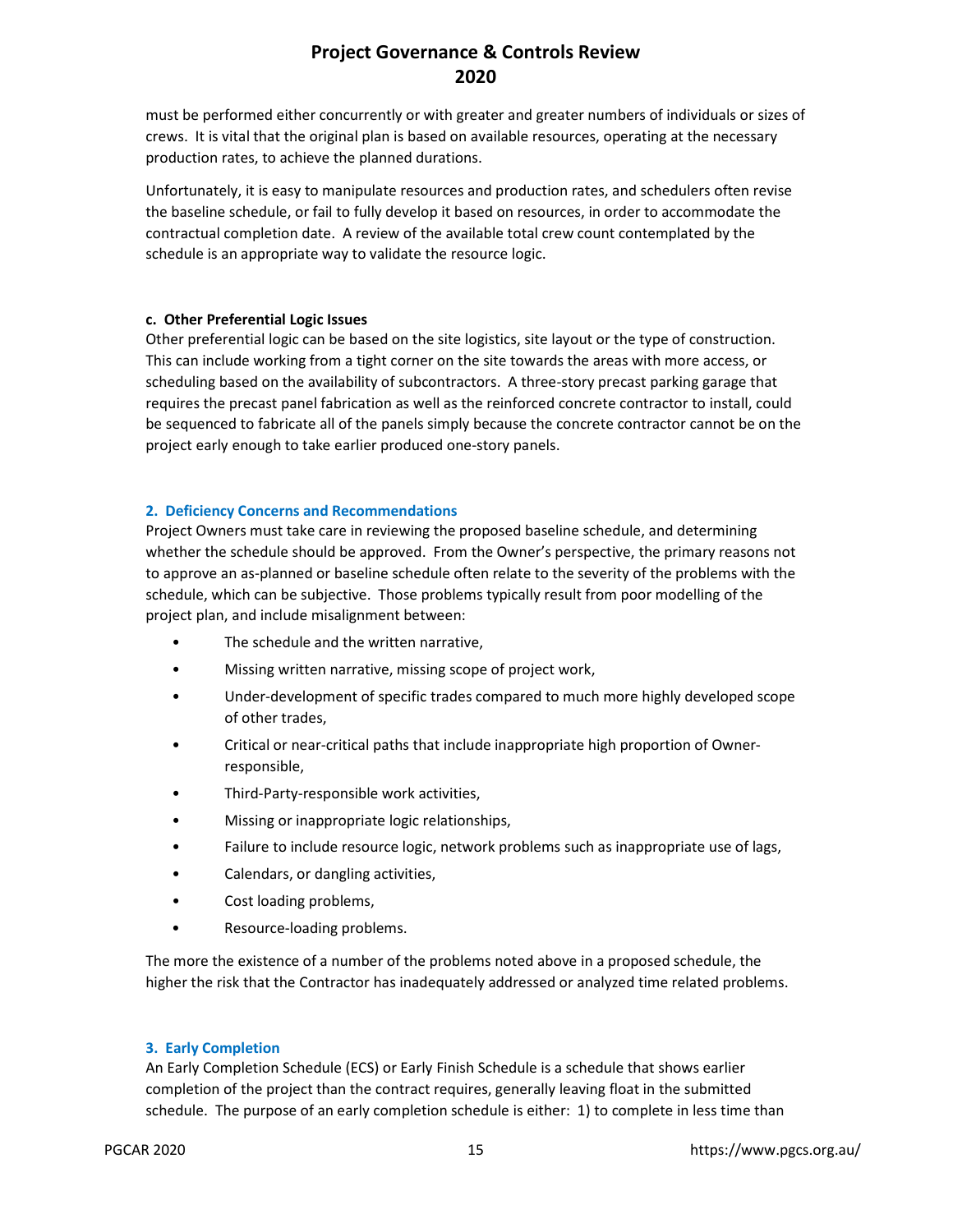the contractual project duration to save money on general conditions cost or field overhead; or 2) to provide a buffer or contingency time to mitigate the risk possible productivity problems causing a late finish. An earlier completion date may evolve from routine schedule updates, after time has been gained and the update predicts an earlier completion than contractual completion. However, that scenario is generally not defined as an Early Completion Schedule [ECS]. Only an as-planned or baseline schedule is a true ECS.

An Early Completion Schedule has significant implications to both the Owner and the Contractor. Depending upon the contract language, a Contractor who is prevented from achieving an Early Completion Date by the Owner or causes beyond its control, may assert a claim for additional costs. An Owner may not want an Early Completion date, and may not want the risk of additional cost claims from the Contractor.

While the project documents are being developed for the bidding or tendering process, the issue of ECS should be addressed in the contract documents, so that all bidders are required to address the Owner's requirements in the preparation of their bid. Attempts to eliminate the risk of an ECS may be handled in several ways: 1) requiring that the submitted as-planned schedule shows the project encompassing all the time from notice to proceed to contractual completion; 2) requiring a constraint on the contractual milestones and not allowing float in the as-planned schedule; or 3) clearly stating that early completion schedules will not be accepted.

#### **ECS Risk from the Owner's Perspective:**

The first step for an Owner who receives an ECS is to check all activities that are Owner responsibilities or activities that will drive Owner responsibilities, to ensure that the ECS does not impose accelerated or additional requirements on the Owner, such as shortened review time, or early equipment delivery, or coordination with other projects earlier than possible. Any of these conditions should be cause for rejection of the schedule irrespective of the early completion issue.

Second, it is important to identify any notification, even constructive, from the bidding Contractor of the expected time frame, or the absence of general conditions costs in the budget for the full contract time. Both are factors suggesting that an ECS is planned.

The Owner should consider the numerous ramifications to accepting early completion. Some of the considerations are:

- Owner will pick up any maintenance and operating charges from the early completion date.
- Owner may have to adjust its schedule for procurement of equipment.
- End user may need to occupy early in order to assume operating costs.
- Owner employee salaries may start earlier than planned.
- Infrastructure coordination may be difficult (utilities, etc.).

The time between the early completion and contract completion could be treated as "contractorowned float," if the ECS is accepted under certain conditions:

• Any Owner changes that occur in this period may be compensable even if the changes do not drive project completion beyond the ECS, resulting in compensable extended conditions costs.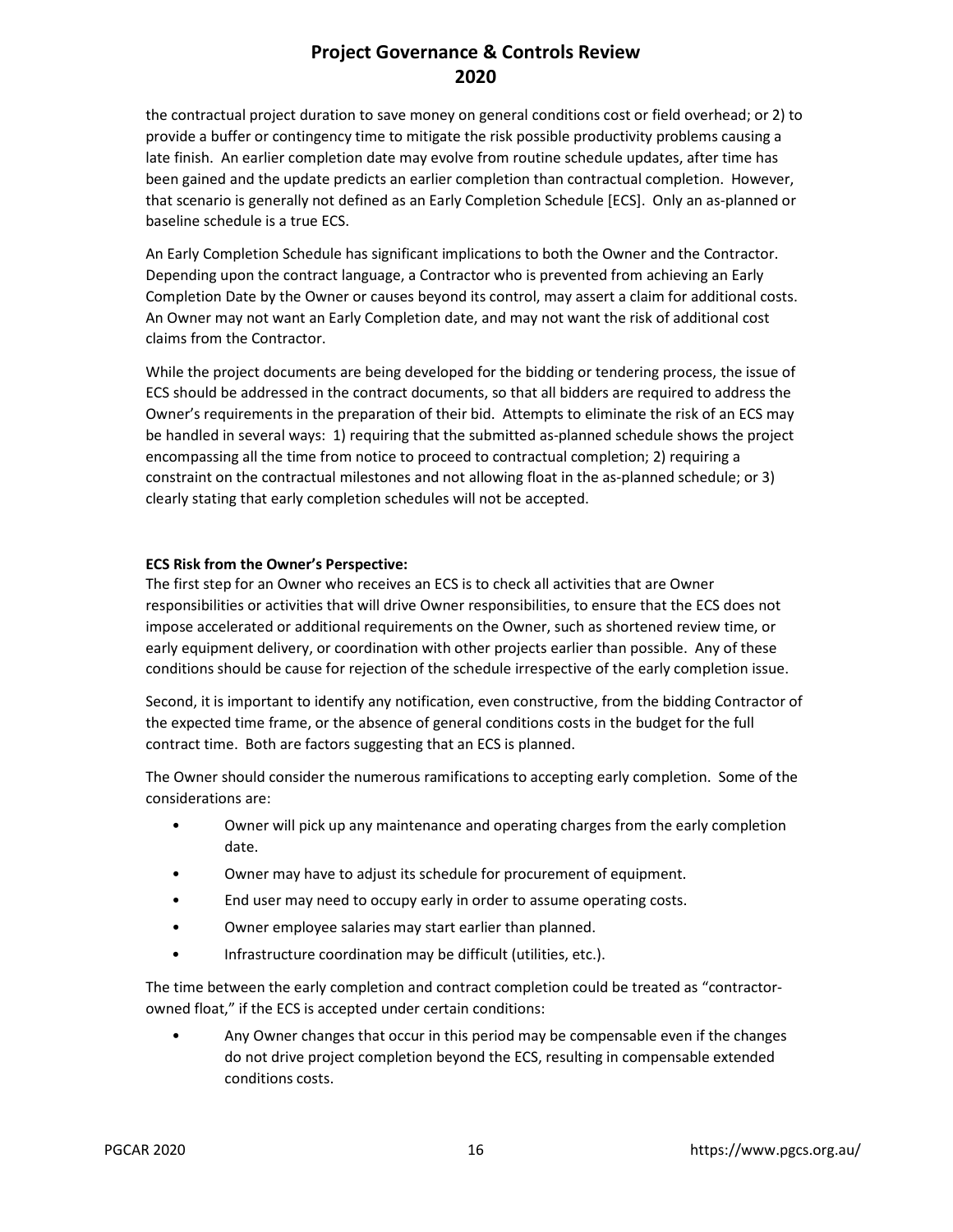• The Contractor could take this float time as necessary, so an ECS might still finish on the contract date without penalty.

The Owner should consider whether it is possible to take possession of the project on the ECS date, considering the risks. If it is possible, the recommended practice is for the Owner to issue a change order with a reduced completion date, at no cost, to align the contractual completion date with the ECS. This eliminates the discussion about float in the as-planned schedule, and places the liability for completion on the ECS date on the Contractor, and decreases uncertainty about the predicted completion date. If the Contractor's purpose in submitting the ECS is to minimize general conditions costs, generally he will be supportive of this approach.

On the other hand, if the purpose of the ECS was to build some contingency into the schedule, the Contractor is less likely to support a no cost change order adjustment to the schedule. In that event, the Owner should discuss the Contractor's needs and the reasonableness of the schedule in relation to those needs. This discuss will either result in the Contractor withdrawing the request for an ECS, or the Owner and Contractor reaching a meeting of the minds regarding cost and schedule needs. While the industry has tended not to support the use of schedule contingency, there are practical reasons why it might be necessary to provide a contingency, among them that time is an expiring resource so allocation of contingency and management of the contingency would be a factor in successful on-time completion. AACE has a Recommended Practice specifically to address best practices in use of schedule contingency<sup>7</sup>.

There is still a contractual risk to the Owner of delayed early completion that should be considered and accommodated. Although contracts may contain provisions prohibiting Contractors from completing projects early, courts have narrowly interpreted these provisions and require them to clearly preclude early completion in order to exempt the Owner from liability for early completion delay damages.

#### **ECS Risk from the Contractor's Perspective:**

Often when a Contractor submits an intentional ECS, the schedule may still have unknown float issues in that the schedule may not represent the entire scope of work. When the procurement process is not included in the schedule, the calculations showing that the project can be completed early may not be accurate. Additionally, resource planning is generally not well thought out and results in inaccurate and misleading float values that show the project can be completed early. However, once the accurate resource planning is implemented, the early completion buffer frequently disappears. These issues illustrate why it is so important for a Contractor to perform a careful quality check on the as-planned schedule to identify any problems with the logic. With the Owner's option to simply reduce the contractual completion time to the ECS submission, it is very important that the Contractor is confident about the completion prediction.

If a Contractor is comfortable that the ECS is achievable, specific steps should be taken to protect his position. The first step is to put the Owner on notice that the Contractor needs to finish according to the ECS submission in order to meet the profit goals included in the cost estimate used for the bid. This notice should be specific, referencing the amount of general conditions estimated as well as any resource allocations needed at the end of the project. The more detailed the notice, the more likely

<sup>7</sup> AACE International Recommended Practice No. 70R-12, "Principles of Schedule Contingency Management," 2012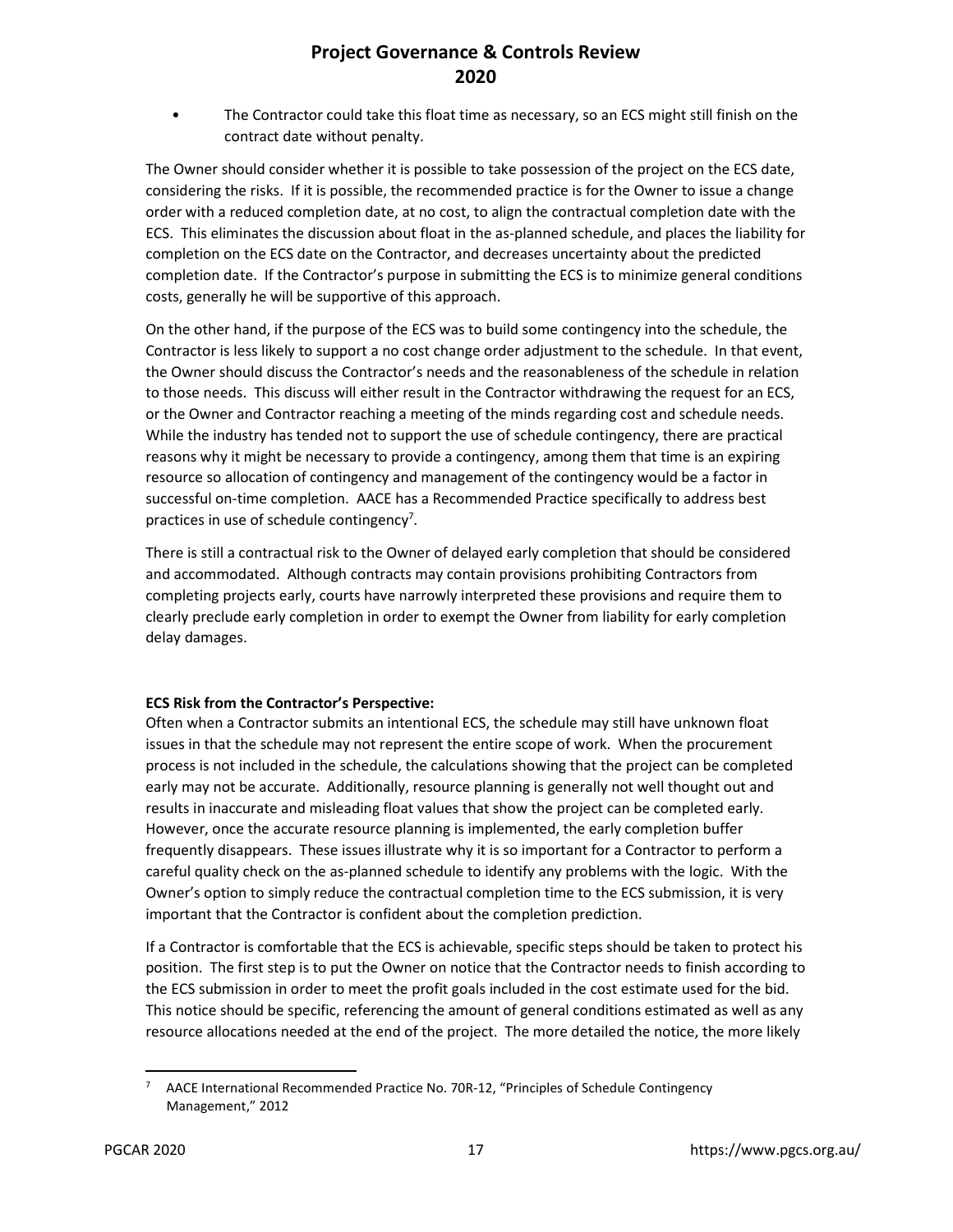that a discussion between the Owner and Contractor will be initiated to negotiate a reasonable solution during schedule review. This pre-project negotiation mitigates the likelihood of a dispute later in the project.

While providing notice of the Contractor's intent to complete the project early is advisable for improving Owner-Contractor relations, the Contractor is not legally required to give notice at the inception of the contract in order to later recover for early completion delay damages. Instead, the Contractor is required to show that it intended to finish the project early when bid. A Contractor can prove its intention by giving the Owner notice or by bids or estimates. However, notice to the Owner is the best way to prove that the Contractor intended to finish the project early.

Another risk for the Contractor with an ECS is Owner-directed change orders that result in the Contractor remaining on the project longer than the ECS date. When an Owner-directed change order delays the project, the Contractor may have a claim for the unabsorbed field overhead or general conditions incurred if the delay prevents the Contractor from completing the project early. Therefore, the risk of Owner-directed change orders elevates the need to document and prove ECS. In order to recover for costs and time for delayed completion of an ECS, the Contractor must be able to show from the inception of the contract that: 1) the Contractor intended to complete early; 2) the Contractor had the ability to complete early; and 3) that the Contractor would have actually completed early absent the Owner's actions<sup>8</sup>.

The importance of establishing the adequacy of an ECS as-planned schedule cannot be overstated. Before decisions are made concerning the ability of the project team to finish a project earlier, all of the many factors affecting success must be considered. Ownership of float is a factor that impacts success, and early planning is essential.

#### **4. Adverse Weather Planning**

Planning for adverse weather is a methodology that requires a combination of historical weather research relating to the project venue and statistical analysis. Thorough study and planning for adverse weather produces accurate and reliable schedules. Unplanned adverse weather reduces productivity on a project to a greater extent than planned adverse weather. A schedule that does not take into account that the history of adverse weather conditions at the project site during the project timeline, there is a high likelihood of date slippage, with the resulting reduction in credibility of the schedule.

Adverse weather planning involves choosing a methodology that is credible, reasonable, and easy to maintain while requiring as few schedule revisions to maintain the system as possible. Historical adverse weather records are available and have been interpreted for use in project planning. In addition, planning for adverse weather using a transparent and reasonable methodology provides a baseline for the project expectations for adverse weather losses. Weather planning should be coordinated with critical path activities that would be most impacted by weather. Unusually adverse weather, defined as weather that is worse than the historical records would suggest, can be analyzed for extensions of time requests compared to this benchmark of planned adverse weather. Generally, unusually adverse weather would entitle the Contractor to an excusable time extension.

<sup>8</sup> "CPM Scheduling for Construction – Best Practices and Guideline" book, Carson, Oakander, Relyea, Section 2.6.4.1, "Early Completion Schedules – Intentional" , PMI, 2013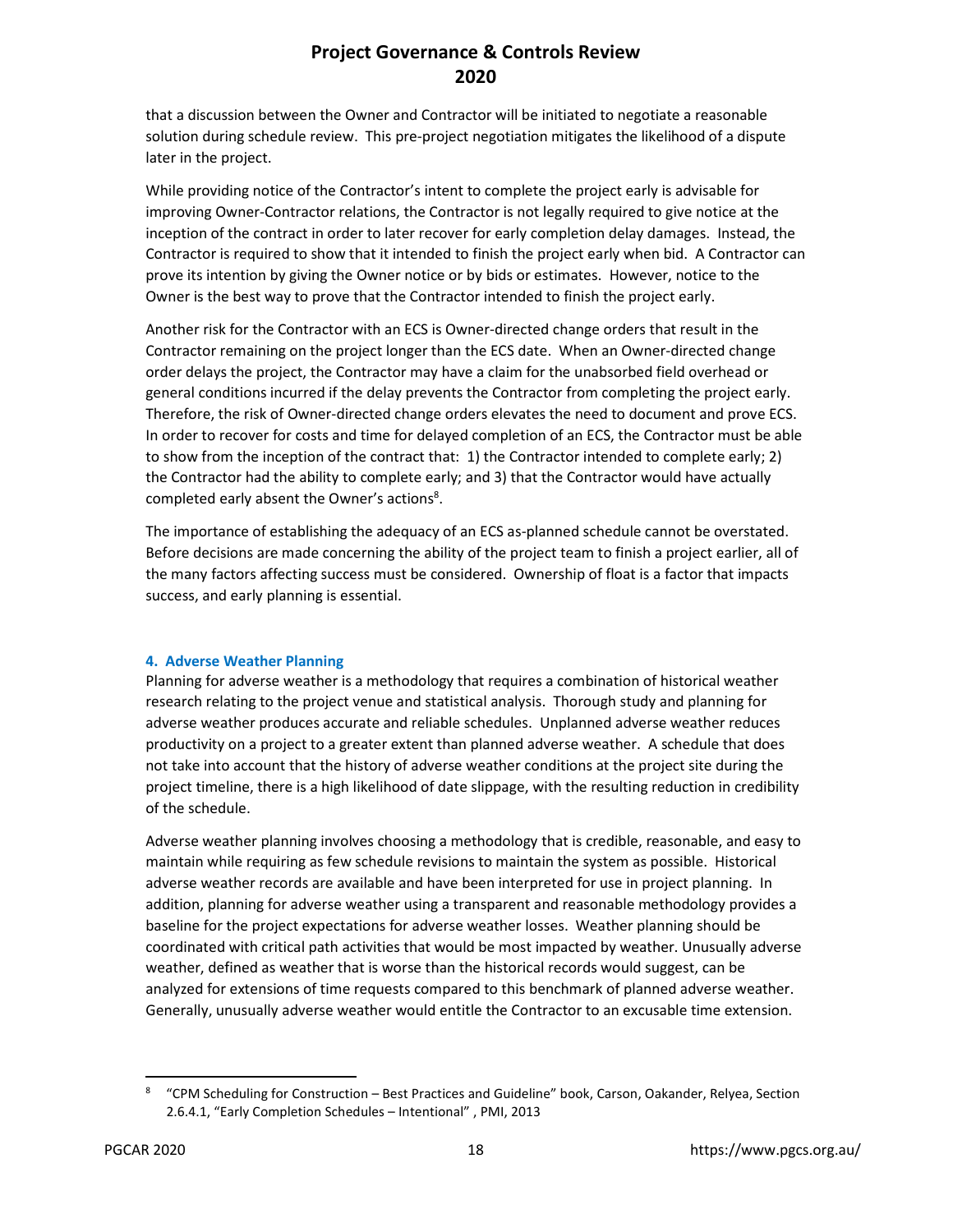Weather planning mitigates the likelihood that weather will cause a delay to the end date that could have been avoided by historical study. Moreover, schedule and equitable adjustments are generally not available to Contractors who fail to consider expected weather in their schedules.

### **Best Practices in Planning for Adverse Weather**

Optimal planning requires scheduling appropriate activities for the expected weather conditions. Examining the full scope of work and allocating the schedule accordingly is critical to successful project planning. Owners with rigid completion requirements may fund mitigation of weather conditions in order to expedite the work. However, the norm in construction planning is to schedule "around" the weather, to lessen the cost of mitigation and the impact of anticipated adverse conditions.

The most commonly disputed impact arises when work activities are appropriately planned for good weather periods in the baseline schedule but changed conditions shifts the "good weather" activities into time periods of expected adverse conditions or non-work periods. With appropriate updating, the schedule should show a delay resulting from the changed condition into time periods of anticipated adverse conditions. Analysis of the schedule update or changed condition should prompt a request for time extension and/or request for equitable adjustment to mitigate the weather impact.

The most often implemented accommodations for adverse weather include:

- 1) using weekends for "make-up" days;
- 2) using an activity just prior to substantial completion to house adverse weather time for the entire project; and
- 3) the use of weather calendars. These methods are described below and discussed in more detail in a book<sup>9</sup>, co-authored and co-edited by Carson in the sections specifically written by Carson. The topic has been further explored in a Recommended Practice co-authored by Carson<sup>10</sup>.

#### *Weekend Makeup Days*

The use of weekends to make up for lost weather time is a popular methodology because it is simple, requires no work to implement, and appears on the surface to be a legitimate approach. The downside to this approach is that it does not provide dedicated weather planning. This approach can be effective when the project climate does not typically demonstrate large swings in adverse weather. When using this methodology, it is important for the Contractor to advise the Owner in writing that its plan is based on an historically derived source, which is limited in reliability. The problems with this approach include:

- This approach fails when the planned non-work days exceed the number of weekend days.
- Use of this approach is best when the Owner agrees that the limit of weather impacts is two days a week before excessive adverse weather merits a time extension.

<sup>&</sup>lt;sup>9</sup> "CPM Scheduling for Construction – Best Practices and Guideline" book, Carson, Oakander, Relyea, Section 2.6.5, "Planning for Adverse Weather" , PMI, 2013

<sup>&</sup>lt;sup>10</sup> AACE International Recommended Practice No. 84R-13, "Planning and Accounting for Adverse Weather," 2013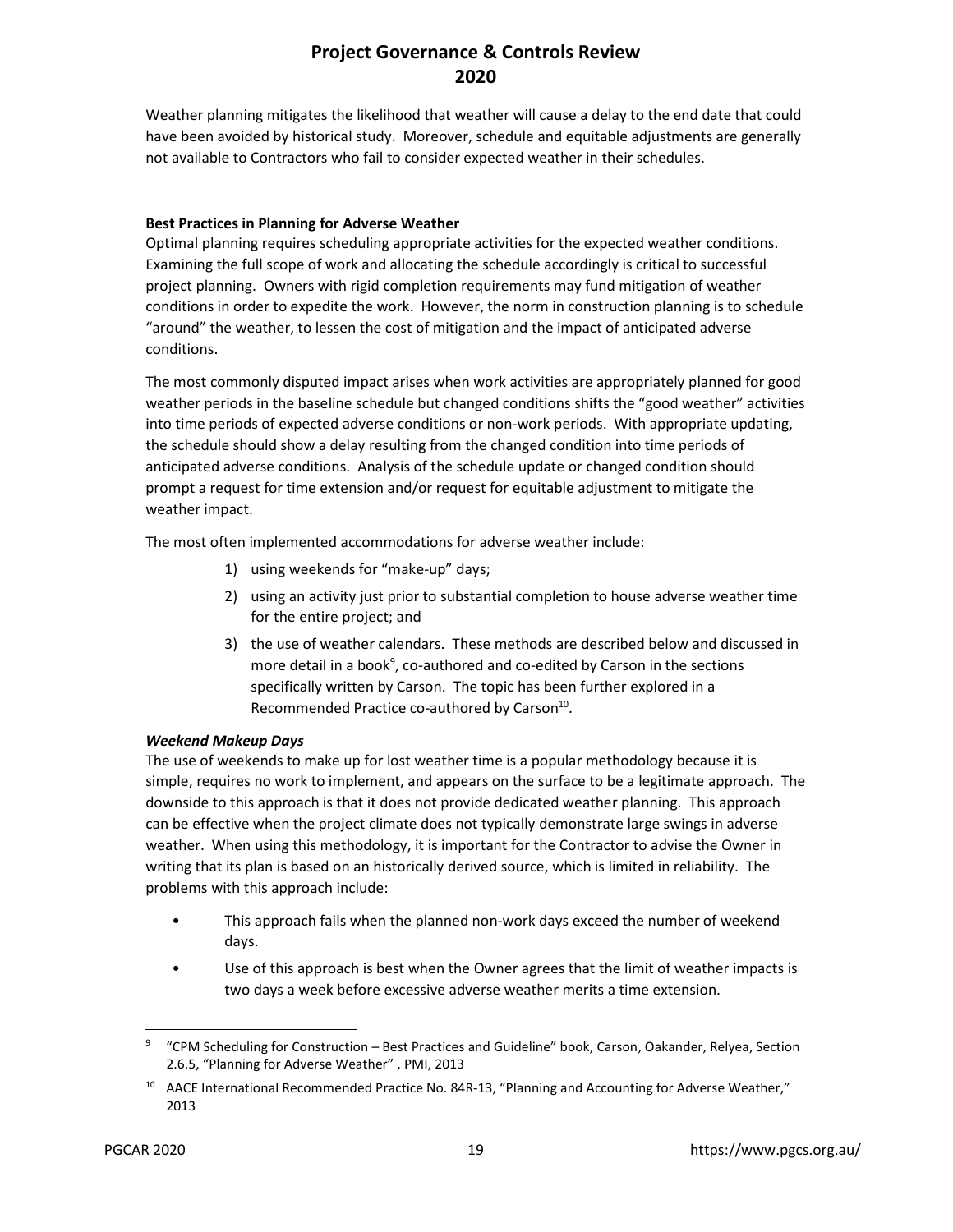- An Owner could take the position that the Contractor has planned for two days of adverse weather in each 5-day workweek.
- The weekends may not coincide with the timing necessary to accommodate the required make up time.
- Subcontractors must agree to the concept at the front end of the project, or use of this approach invites requests for payment of overtime for weekend work.
- Contractor supervision will have to work on the extra weekend workdays, which can impact morale and productivity.
- Any Owner furnished supervision or inspection will have to be available if weekend work is needed. Some municipalities may not be willing to inspect on weekends at all.
- This approach does not account for any seasonal variations.
- This approach reduces the Contractor's frequently-used opportunity to use weekends to make up for low productivity weeks.

#### *Activity Used to Store Predicted Adverse Weather Time*

Another common practice in scheduling for adverse weather planning is to insert an activity just prior to the "substantial completion" milestone or the "dry-in" milestone that houses adverse weather time. This methodology is popular in some federal government contract work. This approach sums all of the expected adverse weather non-work days and uses that total as the duration for a weather activity (sometimes called a "weather bank," "weather allowance activity" or "weather bucket"). The weather allowance is inserted into the schedule immediately prior to the substantial completion or dry-in activity. Only activities that are sensitive to adverse weather would then be predecessors or terminate at this activity. Activities that are not sensitive to adverse weather should not have the weather allowance activity as a successor. This allowance duration is typically monitored on a monthly basis and reduced as necessary to accommodate the amount of actual adverse weather experienced.

With the weather activity approach, it is important that the schedule update reconciliations include an analysis of any lost weather time that exceeds that month's planned time. This requires a separate list of monthly planned time for comparison. Without this reconciliation, there is a risk of consuming necessary weather planning when there should have been a time extension due to unusually adverse weather.

The actual adverse weather is closely monitored by the project team, with a determination each week of the total number of days lost due to adverse weather, and summing those days for the month. This determination includes consideration of whether project resources were unable to work enough to achieve productivity, often defined as more than half a day, as well as secondary conditions such as a muddy site impacting work activities. A report is then generated that identifies the actual adverse weather days and the weather allowance activity duration is thereby reduced. As the project progresses, it is important that the project team determine whether the amount of the weather planning activity duration is adequate to complete the project. If it is not, then a new assessment and assignment of the weather allowance activity is recommended to cover the remainder of the project duration and season.

The use of an activity to house the total adverse weather planning time has the following disadvantages or risks: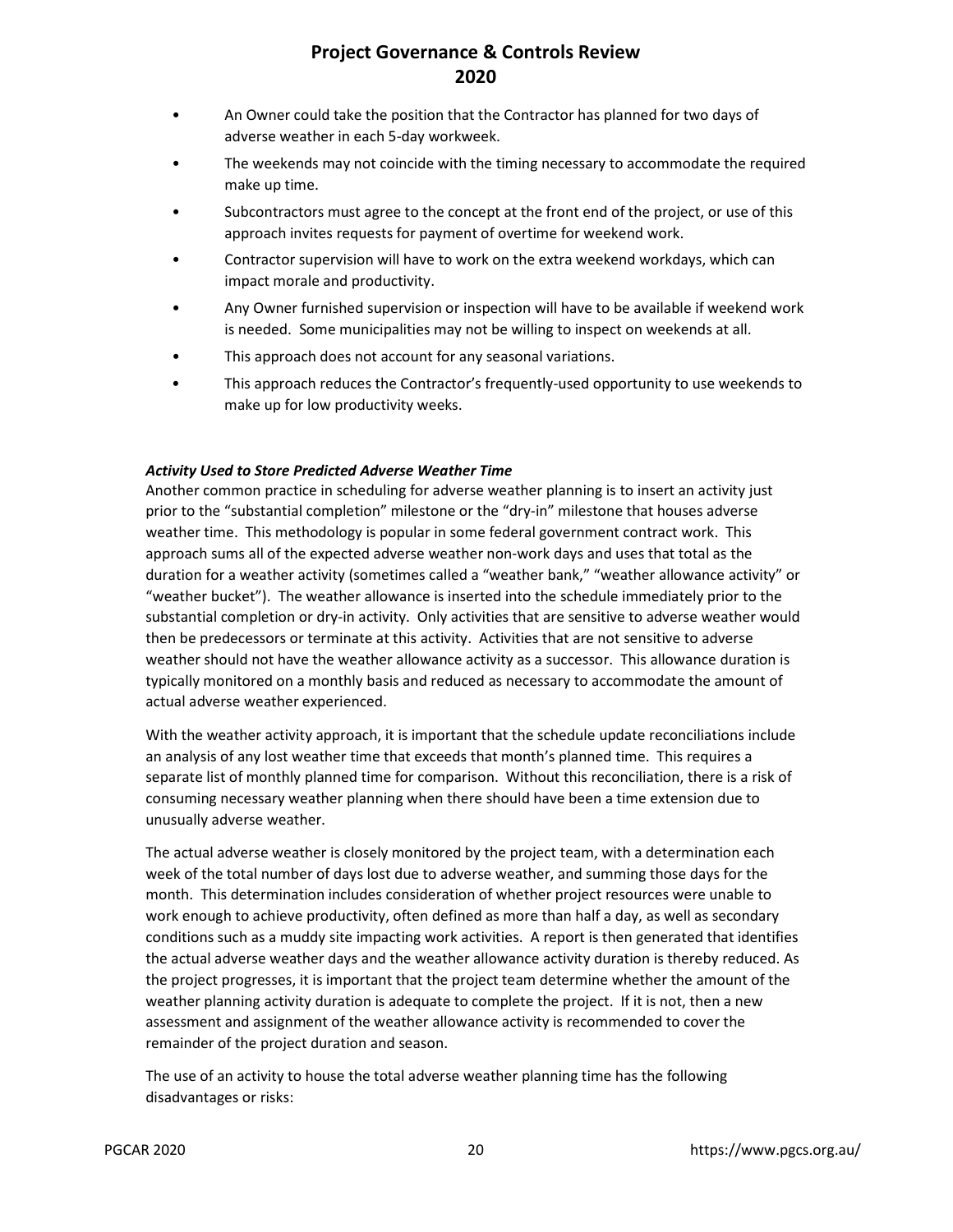- All activities in the project or prior to the "substantial completion" or "dry-in" milestone are subject to, and potentially impacted by, adverse weather.
- If the schedule has all activities as predecessors to the weather allowance activity, then float is sequestered in the activities that are not subject to adverse weather.
- If the successor to the weather bank activity is dry-in, there may be no adverse weather planning for site development work.
- The inclusion of the weather-planning activity at the end of paths such as dry-in will artificially reduce float values along those paths, making those activities more likely to appear on the critical path.
- The critical path is less reliable because the network does not calculate properly for those activities that are falsely affected by the weather bank activity. The result is very similar to too much logic that tends to increase the number of activities on the critical path.
- This approach sequesters float when the project does not experience adverse weather; the float that is gained should be returned and available to the project. This must be done by periodic analysis and reduction of the weather allowance activity's duration as appropriate.
- The weather bank requires additional work in monthly monitoring and adjusting of that weather bank activity.
- Weather planning is no longer related to time-of-year level planning, which eliminates consideration of the time of year adverse weather risk. Instead, every need is satisfied by reduction of the weather bank without this consideration.
- Early dates of the activities in the schedule do not include weather planning so if there is adverse weather, early dates are too optimistic. The ONLY activity in the entire schedule which has dates adjusted by weather planning is the milestone that is the successor to the weather planning bank activity.
- This approach does not allow the schedule to automatically and immediately predict delay when activities are shifted into heavier weather periods. There may be a delay that is caused by a changed condition that shifts weather-related activities into a period of worse adverse weather than originally scheduled. With a weather calendar, when the weather-related activities are shifted, the project automatically shows a delay. With the weather bank, the delay goes unnoticed at the time because the time is just taken from the bank activity, and mitigation is actually provided by removing weather planning from the rest of the activities in the schedule.
- The delay is only a weather delay after the weather bank is used up, so it doesn't matter when the actual delay occurred. This is contrary to good delay and forensic analysis philosophy.
- Often no consideration is given to who owns the float in the weather bank activity.
- The Owner may develop an unrealistic feeling that there is contingency time in the schedule and tends to forget that this contingency is really only for adverse weather and not available for the Owner's use.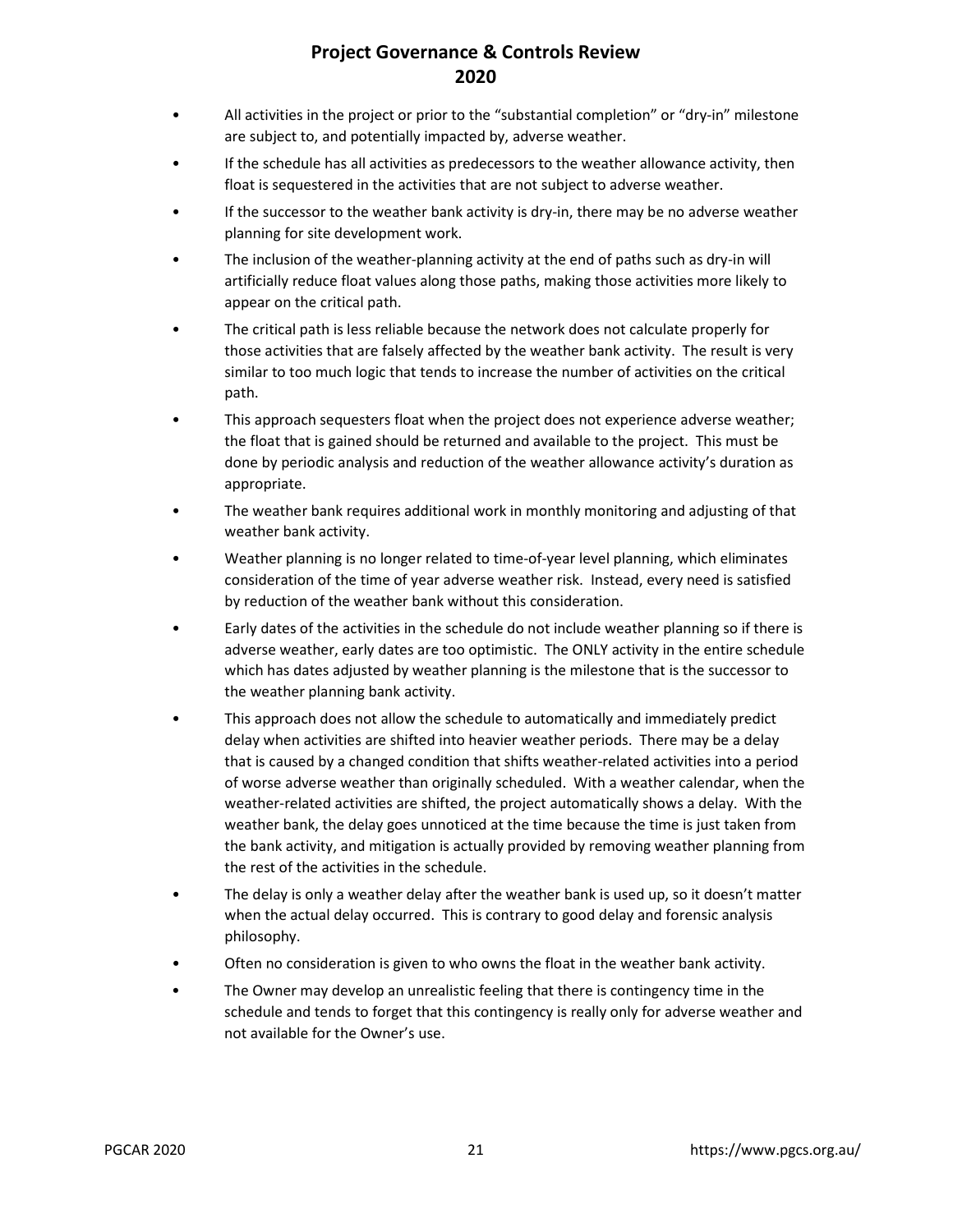#### *Weather Calendars:*

The use of weather calendars to model adverse weather is a very popular method of weather planning. Calendars should show non-work days on a monthly basis, with the non-work days selected at random across the weeks of the calendar, using the industry average number of days as determined in the interpretation of adverse weather data. The assignment of the non-work days should be over a seven-day week since weather records are compiled on seven-day weeks, which will cause some of the non-work days to fall on weekends.

This method allows the CPM network to automatically calculate and keeps the adverse weather planning in the appropriate season, forcing weather-related activities to take on the appropriate non-work time of the season as they shift due to changing conditions. This approach accommodates delay analysis and provides accurate predictive results as a result of adverse weather in any conditions of delay and disruption.

Weather days in excess of the planned adverse weather numbers are deemed unusually severe weather days and as such would normally be subject to a time extension. In order to track these normal adverse weather days, and plan for the activities that they affect, the following procedure should be applied:

- Develop the baseline schedule based on a 5-day workweek.
- Identify all activities that are subject to weather and code them for easy filter selection.
- Develop a separate project calendar (the "weather calendar") within the scheduling software, showing the appropriate number of adverse weather days per month. Ensure that this calendar matches the 5-day workweek.
- Using the predicted days of adverse weather per month, apply the count of days randomly across either the month or, assign them in the weekly proportion across each week. Spread the days out so they are not contiguous because that will tend to show gaps in the work and confuse the project team.
- Include the weekends in the full week of assigning non-work days, since the National Weather Service tracks calendar-week adverse weather, not work-week adverse weather.
- Apply this calendar to the activities affected by weather activities, identified in step 2.
- Calculate the new finish date and compare to the benchmark. If the project shows a delay, check to see if the delay is due to unusually adverse weather conditions.
- Review planned non-work days that may appear in a contiguous fragnet, such as between completion of formwork and the concrete pour. This type of planning could interrupt the smooth and necessary continuous work.

Using this approach, should a spate of unusually severe weather days occur, the project manager has the documentation to accurately request an extension time. This methodology has allowed the Contractor to reasonably and responsibly plan for weather and accurately track the number of days that were in excess of historical averages. In most cases, in order to successfully achieve an extension for "unusually adverse weather," the weather must not only occur (and be documented), it must also affect the completion of a critical path activity (i.e. an activity with no float and/or on the longest path).

It is also necessary to define what a lost weather day really means on any given project. Do job records show that work ceased, or manpower was effectively reduced to approximately half of the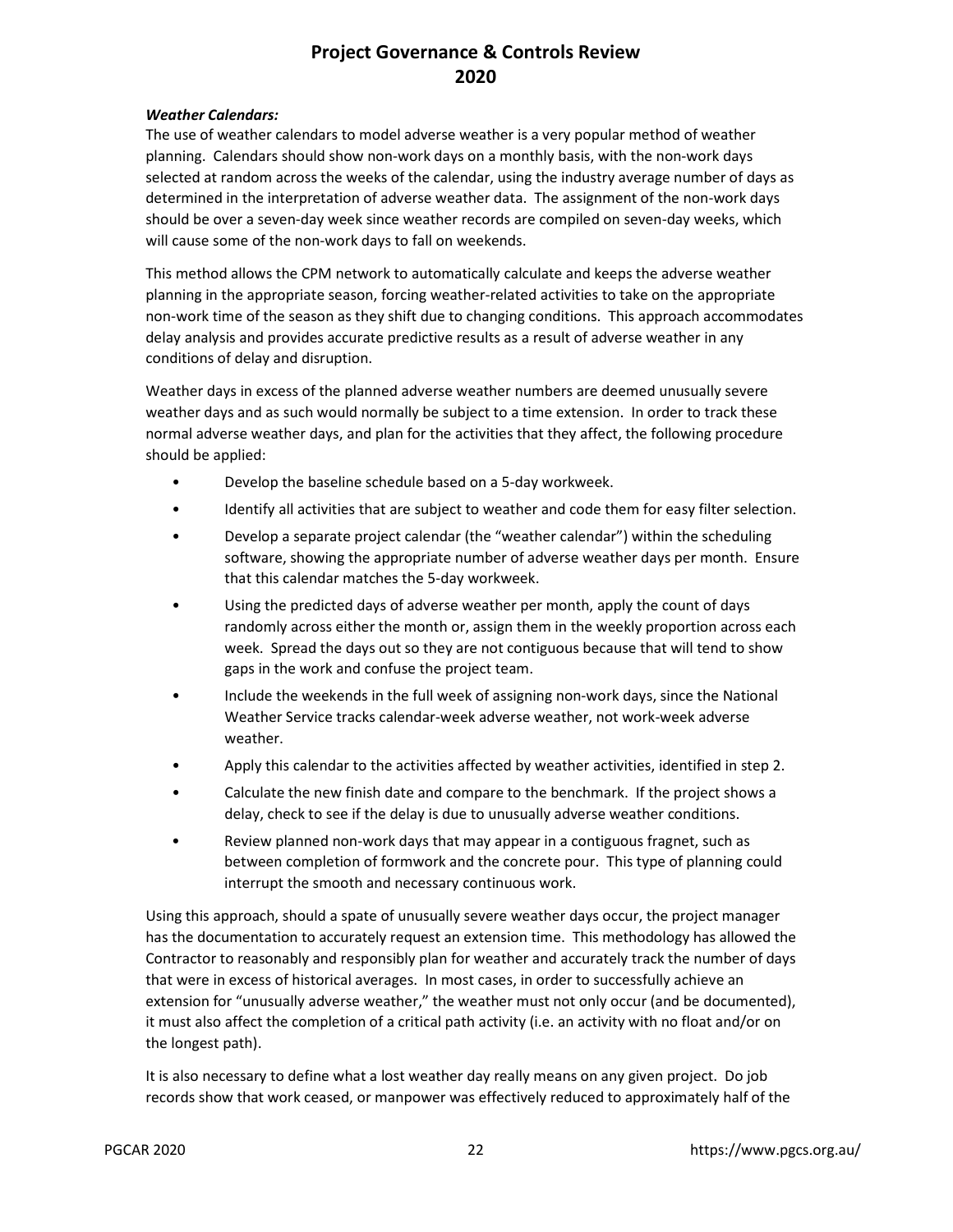typical workforce, or the work was shut down for the day or a large part of the work day, and that the work cessation was not at the end of the workday? Lost weather time can also include weather resultant conditions, such as mud days when the site is too muddy to use equipment.

Not properly accounting for these days will have two potential impacts. First, the schedule will be flawed and will not realistically represent when the work will be performed. Secondly, the impact of any delay will be masked because of the inaccurate calendar, and in absence of any reasonable plan, a claim will likely be rejected.

The use of weather calendars has the following disadvantages or risks:

- There is an effect on the float path from changes in calendars as activities move from a project calendar to a weather calendar and back.
- If a schedule is organized by total float, there will likely be a jump in the total float value when the calendars change from regular calendar to the weather calendar and back.
- If the weather calendars are not actualized, then actual durations for those activities that are affected by weather will not be accurate.

Of the several methods to plan for weather, the use of weather calendars has the most advantages and fewest disadvantages.

### **Less Desirable Adverse Weather Planning Techniques**

There are several less desirable techniques for adverse weather planning. One such approach increases durations to accommodate adverse weather. This approach reduces transparency such that durations no longer can be verified by calculations of resources and quantities. The amount of time that is concealed in the durations is unknown, so that no one knows whether the durations include contingency for adverse weather. Another serious drawback is that this method fails to accommodate a dynamic schedule. The additional time for adverse weather that is added to the duration is only season-related in the static baseline schedule. As soon as the project schedule changes, the durations become inappropriate for the activity season schedule. For example, activities with increased duration for winter work, upon slippage, will be scheduled for summer work while activities with no planning will be scheduled for winter work.

#### **5. Third Party Interference Planning**

In order to ensure that a schedule provides a reliable means to monitor and predict completion dates, it is important that the entire scope of work of the project is included. A scheduler must also consider and include likely third party impacts to the schedule. If permits are required to tap into a sewer system, and if the tap is required for project completion, then the schedule must include that activity. Project unknowns, like weather, must be predicted with as much accuracy as possible. However, known influences—although within the control of a third party—must be included in the schedule. Without these known requirements included, the schedule does not accomplish its purpose of providing a vehicle to monitor project progress.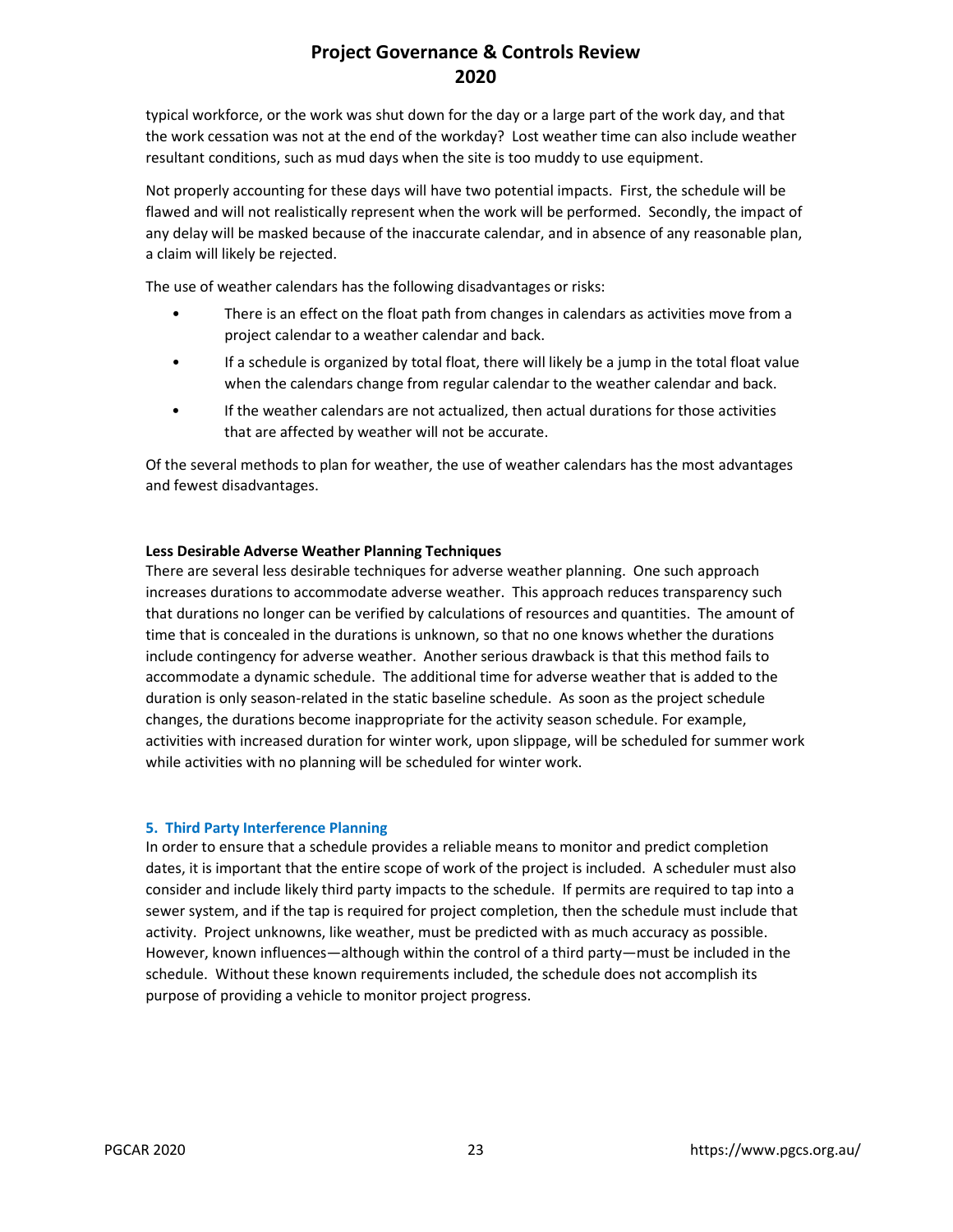### **D. Reviewing the Updated Schedule**

While the updated schedule reviews follow many similarities of the baseline schedule, the added complexity is the presence of actual progress data. Review of the update requires two components: those that deal with the as-built portion of the project schedule and those that deal with the asplanned portion of the update.

#### **1. The As-Planned Portion of the Updated Schedule**

From the Owner's perspective, the importance of careful review of the as-planned portion of the updated schedule submission, the activities and logic to the right of the data or status date, cannot be overstated. Unfortunately, many Owners will often only look at whether the milestone and end dates match the contractual requirements and if so, the submission will be approved. However, if the Owner fails to sufficiently analyze the submission, it can endorse use of a poorly developed schedule. Approval of a poorly developed schedule enables opportunities for claims set up by the Contractor's baseline schedule. It also reduces the effectiveness of the schedule to act as the basis for analysis of both completion and delays. In addition, the Owner may unwittingly "approve" requirements for submittal review or other functions that the Owner had not contemplated.

The recommendations for review of the baseline or as-planned zero-progress schedule submission are generally also legitimate for the as-planned portion of the updated schedule.

Owners must scrutinize the as-planned portion of schedule submission to ensure that it is not one that can be manipulated to the Contractor's advantage. Owners should look out for missing scope, logic and activity duration, float suppression or sequestering, misuse of relationship types or lags, forced or predefined critical paths, misuse of calendars, false early completion and out of sequence work. Other problematic issues include hidden or unrecognized stacked trade work, shortened review and response durations, and concurrent delay creation or concealment. A well-planned schedule will not allow activities to be pushed until late in the project, exposing those activities to the risks of stacking of trades, over-population of spaces, and the resultant lowered quality. Regardless of whether these manipulation techniques are intentional or simply due to lack of experience or competence on the part of the scheduler, Owners should not approve the submission in order to mitigate risks of potential claims for additional time and costs.

Other issues that Owners must consider when reviewing a schedule submission for approval:

- Misalignment of the schedule and the written narrative,
- Missing written narrative,
- Missing scope of project work,
- Under-development of specific trades compared to much more highly developed scope of other trades,
- Critical or near-critical paths that include inappropriate high proportion of Ownerresponsibility,
- Third-party-responsible work activities,
- Missing or inappropriate logic relationships,
- Failure to include resource logic,
- Network problems, such as: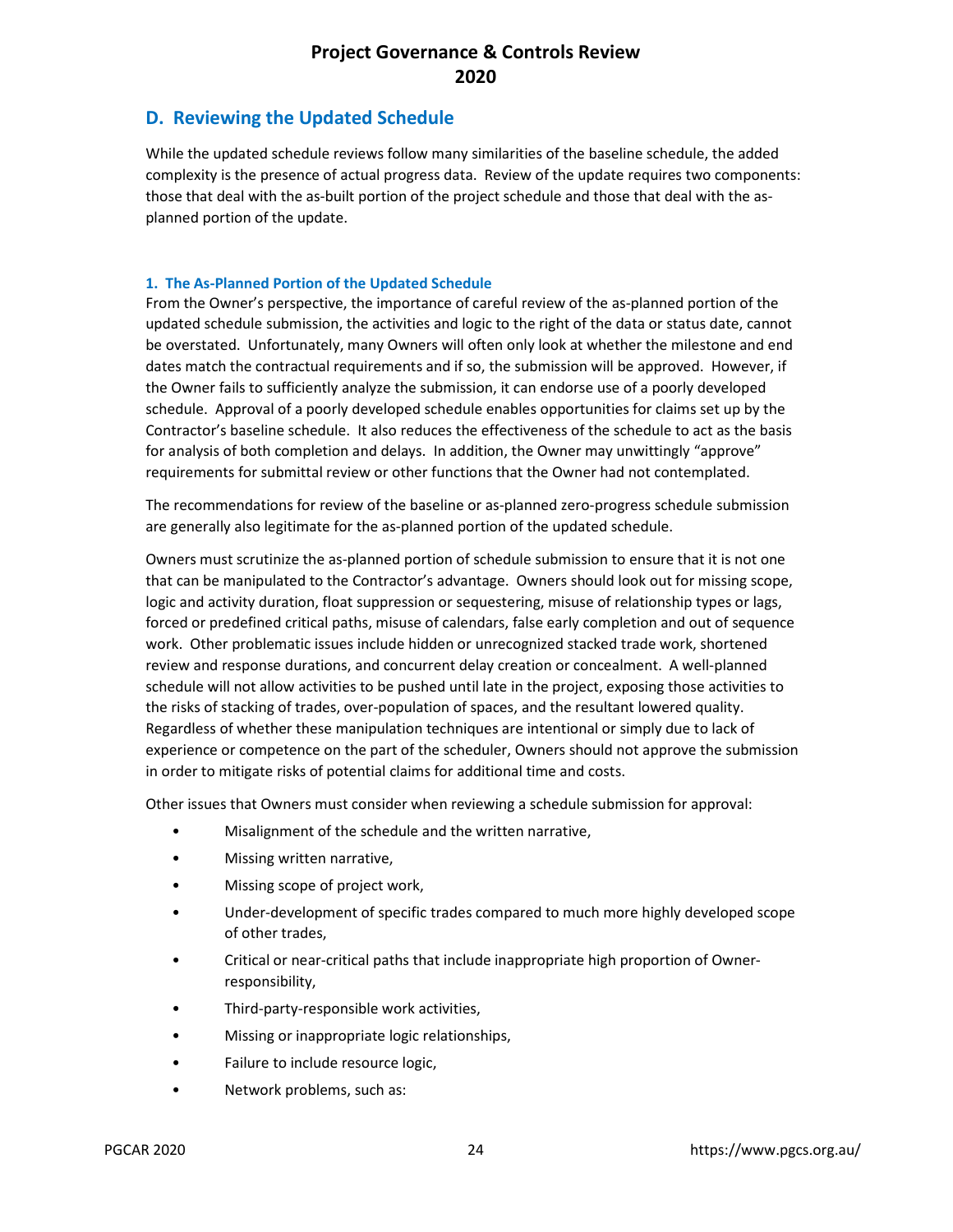- o Inappropriate use of lags,
- o Inappropriate use of Calendars
- o Dangling activities (activities that become open-ended upon progress),
- Cost loading problems,
- Resource loading problems.

#### **2. The As-Built Portion of the Updated Schedule**

The as-built portion of the updated schedule submission, the activities to the left of the data or status date, contains all the data for work that has already happened. The schedule information containing this work should be fairly straightforward since it is all actual data, actual start dates, actual finish dates, and actual progress on incomplete activities. However, the data is often not recorded accurately, sometimes due to the failure to record the information on a daily basis. When this happens, the as-built schedule data is in conflict with the data recorded in the daily field report, and it is important that the as-built schedule data is corrected for accuracy.

It is important to recognize that the as-built side of the schedule update documents the only true performance; this is the source of delays and gains, while the as-planned side of the update is a plan to achieve something, either mitigation of delays, revisions to the planned implementation, or additional activities. These attempts to mitigate or revise do not constitute actual performance, merely the plan, and the proof that the plan works will not show up until the following or a successor update when it shows up in the as-built side as performance.

Field documentation of actual events and effort is a vital part of the update and update review process. There is a wide variety of documentation needed to minimize claims and to protect the Owner from the consequences of a poor devised schedule.

The final part of this process includes extensive claims avoidance scheduling efforts on the part of the CM or Owner to determine the extent of liability on the part of the Owner. Considering that at this point, the Contractor may have supplied a schedule that cannot be approved, that failure ramps up the need for independent verification to determine what happened.

Within the scheduling and schedule review process, careful identification of major discrepancies in the schedule is an important step in getting better, approvable schedules. If the as-built portion of the schedule attempts to record a false history of the project, it should be challenged and revised to be accurate. This part of the schedule should provide actual data and support any forensic analysis needs later in the project.

### **E. Approval or Non-Approval**

#### **1. As-Planned or Baseline Schedule Approval**

It is in the best interest of any project for the Contractor to submit and gain the Owner's approval of an as-planned (initial baseline) schedule as early as possible. The submission by the Contractor ensures early project planning, and the Owner's review and approval allows a sharing of expectations between both parties. So long as the Owner's management carefully studies the schedule and provides input to the Contractor regarding expectations and its understanding, the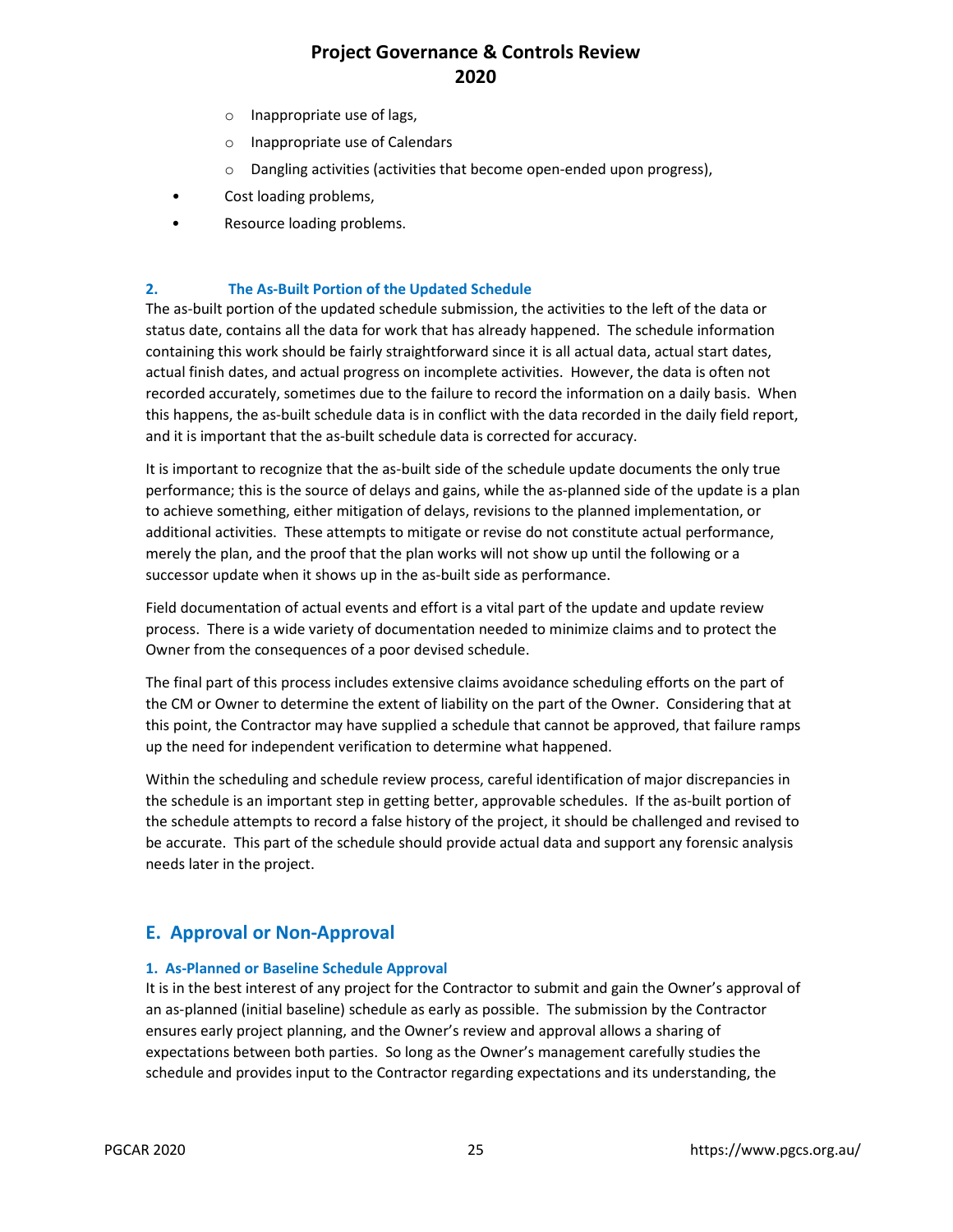schedule submission, review and approval process becomes a key ingredient to the project team success. This process is further discussed in a recent paper co-authored by Carson<sup>11</sup>.

In addition to promoting early dialogue between the Owner and Contractor about schedule expectations, challenges and assumptions, the as-planned schedule submission becomes important baseline documentation through which the parties can resolve later disputes.

#### **2. Updated Schedule Approval**

It is also in the Contractor's best interest to gain written approval from the Owner for the updated schedule submission. Importantly, if the Contractor fails to gain schedule approval, there is no approved basis from which to measure delays or disruption. The Owner has not accepted any responsibility for work requirements of it or its separate contractors, and the likelihood of proving entitlement to time extensions is reduced. There is also a reduced basis for proving Owner-caused delays or disruption requiring a significantly higher level of contemporaneous documentation.

Submission and approval of schedule updates is important to reducing potential disputes. Submission and review of schedule updates promotes continued dialogue about the status of the project progress and the influences impacting that schedule. This continued dialogue contributes to project success through fewer disagreements. When the Owner provides schedule review comments and the contract requires the Contractor to revise the schedule based on the Owner's comments, the resultant schedule will be a better product in a much stronger position for use in analysis.

### **3. Revision vs. Maintenance**

A quandary for the Owner and the Contractor is when or whether it is necessary and appropriate to thoroughly review the updated schedule just as was done during the initial baseline schedule submission. When changes to the plan are significant enough that it could impact actions or services supplied by the Owner or Owner's agents, it is important that the Owner has the opportunity to review the schedule and provide feedback. This process could result in direction from the Owner to modify the schedule update to prevent violation of the Owner's requirements or overloading the Owner's resources.

If the parties do not choose to overhaul the schedule mid-project, the parties will continue to update the schedule, and if necessary, provide schedule maintenance or schedule revisions. The difference between those two concepts is important to understand.

The Contractor generally has the right to make minor modifications to the schedule. As long as those modifications do not impact the Owner's responsibilities, resources, or the contractual requirements, the Contractor may incorporate those modifications into the schedule without Owner approval. This process of minor modifications is generally called "schedule maintenance."<sup>12</sup>

However, when the modifications to the schedule affect Owner responsibilities or resources, or violate contractual requirements, those modifications become subject to the approval process. Only

<sup>11</sup> "Ramifications of Owner's Baseline Schedule Approval Decisions", Carson and Napuri, 2020 AACE International Technical Paper, PS-3428, AACE, Morgantown, WV, 2020.

<sup>12</sup> "CPM Scheduling for Construction – Best Practices and Guideline" book, Carson, Oakander, Relyea, Section 4, "Schedule Maintenance" , PMI, 2013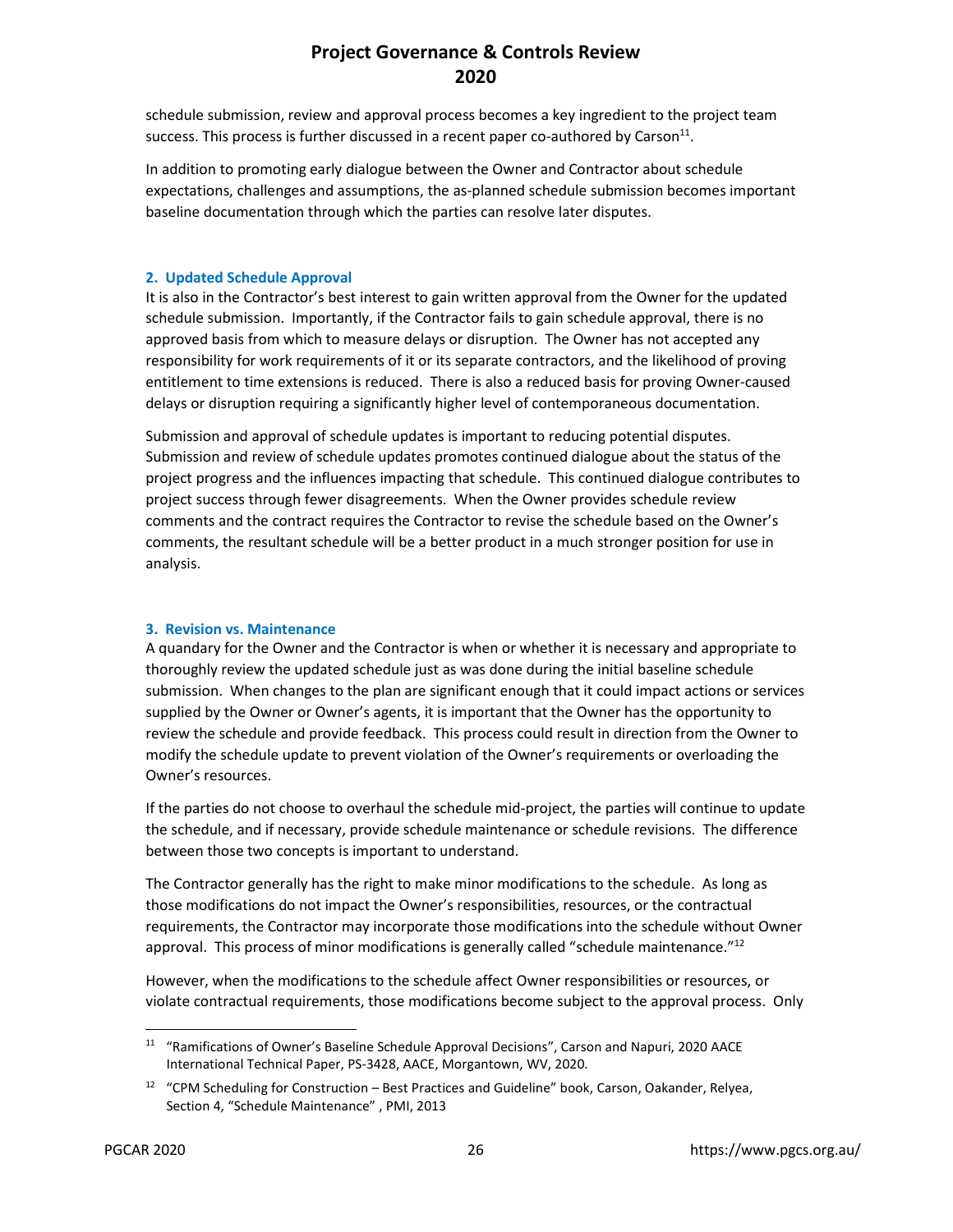the Owner holds the final authority as to what modifications are acceptable. A schedule update that does make significant modifications and affects Owner responsibilities, resources, or contractual needs, is generally called a "schedule revision."

#### **4. Schedule Revision Approval**

When there is a significant change in the Contractor's means and methods, this constitutes a need for a formal revision to the schedule. The revisions may or may not be associated with a schedule update but they should require review and approval by the Owner as well.

Adjustments and revisions to the project schedule must be made in a timely manner to ensure that the project continuously and accurately addresses work that is either added or deleted and that sequence of work and means and methods match the current plan. Adjustments or revisions to the project schedule can and should be made when: (1) activities are inserted into the project schedule that represent new work added via an executed change order, (2) activities are deleted by means of a properly executed change order, or (3) activities' durations and network logic changes to represent changes in the sequencing of the work or means and methods. Adjustments or revisions to the schedule should be made in these situations to match the current plan to complete the project. It is important that the party making the adjustment to the schedule clearly describe both the change made and the reason for the revision. This transparency ensures understanding by all parties when revisions are made to the project schedule.

If the schedule contains exposure to the risks discussed earlier, then the CM or Owner's agent must take serious steps to protect the Owner's interests. This will prevent a situation where the Contractor can assert Owner liability and claim excessive damages where the records are not clear enough to refute that assertion. This will often happen when the Contractor refuses to revise the schedule to address an item on the deficiency list. The costs to resolve these types of disputes, when there is no approved or appropriate schedule on the project, will be considerably higher than necessary. This is often because the claims are very large and poorly documented, sometimes in an effort to provide negotiation opportunities. This means that taking additional steps to document and protect the schedule is worth the effort and costs.

#### **5. Dealing with an Update That Cannot Be Approved**

When a schedule submission carries too many risks to the Owner, it may not be in the Owner's best interest to approve the schedule, but rather to disapprove and provide comments describing corrective action necessary to qualify for approval. These comments would normally be shown in a deficiency list of issues that, if corrected, would allow the Owner to approve the schedule update. The deficiencies do not allow the CPM network and the schedule to act properly as the basis or benchmark for analysis, and will create false conclusions when used in delay analysis. If the Contractor refuses to correct the deficiencies, assuming that they are significant deficiencies, then the Owner must take some steps to protect the project from the inappropriate or misleading schedule submissions.

One approach that allows for continued analysis of the schedule is to create a series of schedules in which the deficiency list comments are used to revise the Contractor's schedule update. This generates a series of options, or "approvable schedules" for the Contractor to consider. Then analysis can be performed on these schedules for predictions of completion, delays, and recovery needs.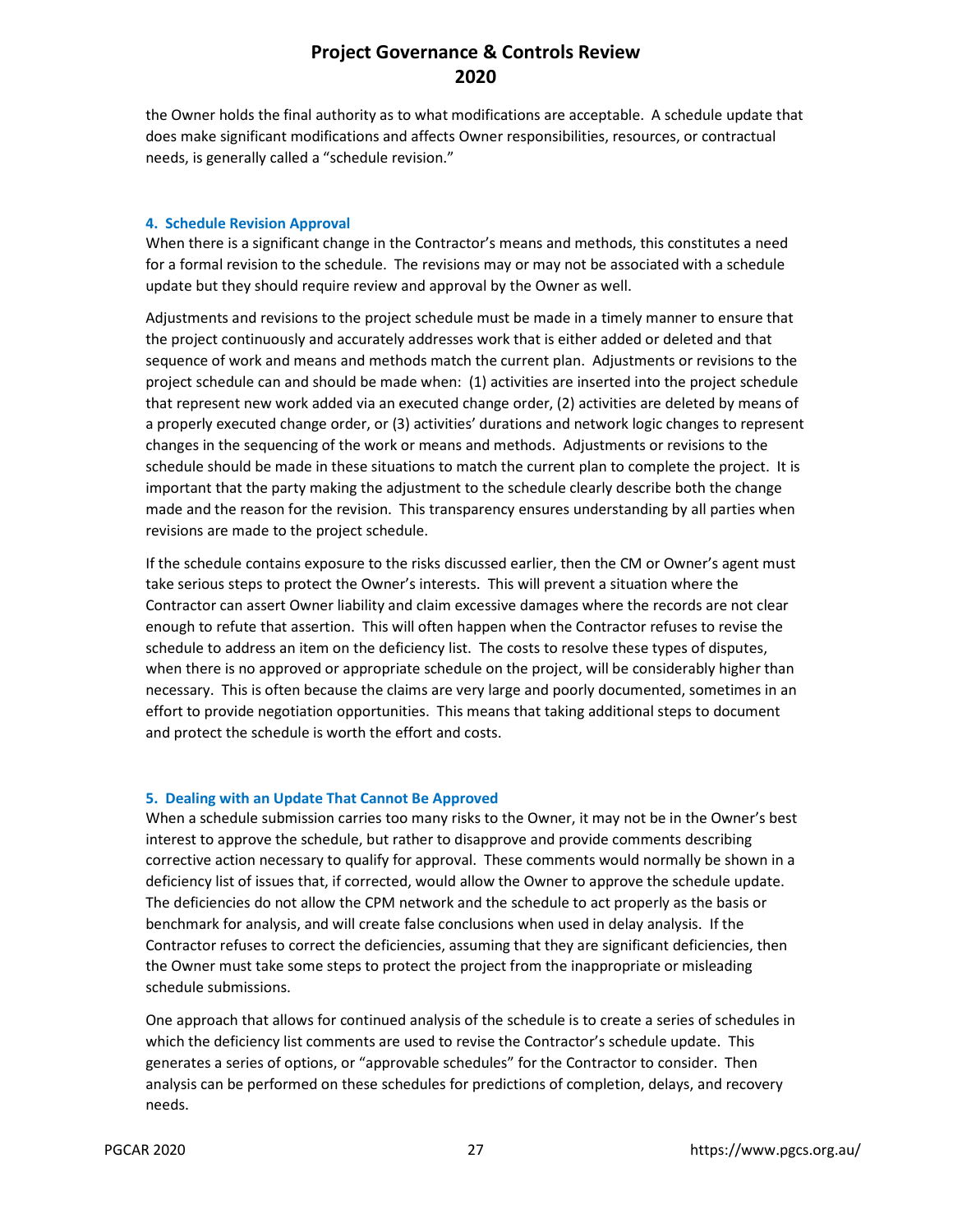As these approvable schedules are created, it is useful to provide them to the Contractor, as they will demonstrate how much more closely the proposed options align with the as-built condition of the schedule than the unapproved submission. The goal of this exercise is to convince the Contractor that the approvable schedules better represent the means and methods of the plan and should become the official schedule update.

If this process is unsuccessful, and the project is operating without an approved schedule, additional monitoring and documentation of the completed work is required to ensure that there is detailed and validated history of the project. If the as-built schedule is maintained appropriately, the project is protected from a false history, and the as-built portion can be used in analysis. With the as-built, and the "approvable schedules," it is possible to determine the Critical and Near-Critical Path and determine what the driving activities and which subsequent issues drove the previous update completion date.

# **F. Using the Schedule as a Management Tool**

### **1. Level of Detail**

Establishing the level of detail to require in a project schedule is one of the most important decisions in the development of a project. Preliminary evaluation of the appropriate level of detail occurs during schedule design, but must be revisited as development begins. There are a number of factors to consider when establishing the appropriate level of detail:

- The nature, size and complexity of the project.
- Too many activities may inaccurately reflect intricacies and interdependencies between the activities. This can result in redundant logic.
- Too few activities will require use of SS and FS lagged activities, making it harder to analyze. This can result in an inability to use the schedule for work planning and monitoring as well as not provide an adequate basis for analysis of performance, changes, and completion.
- High level of detail will make updates more time consuming.
- High level of detail will allow better monitoring & updating.
- High level of detail allows better monitoring of individual trade Contractors.
- Need enough detail to avoid incomplete activities waiting on others to progress.

The level of detail is best determined by breaking the project down into appropriate stages, where each stage may progress independently from other stages. Consideration must also be given to how progress will actually occur, so that areas with similar rates of progress can be grouped and updated together without reducing the accuracy of the updates.

The approach used to develop the schedule also affects the level of detail. Bottom-up approaches, while familiar to most trade workers, will often generate too much or uneven detail. This can be due to starting with the most detailed activities and either running out of time to complete. Or, familiarity with certain trades may increase the level of detail for those trades, and less detail for other, less familiar trades. Top-down approaches will often result in too little detail, sometimes with activities that include scopes of work that are attributed to multiple responsible parties, making it very difficult to assess entitlement and responsibility. Blended approaches often offer the most efficient and practical results, such as developing a top-down summary schedule followed by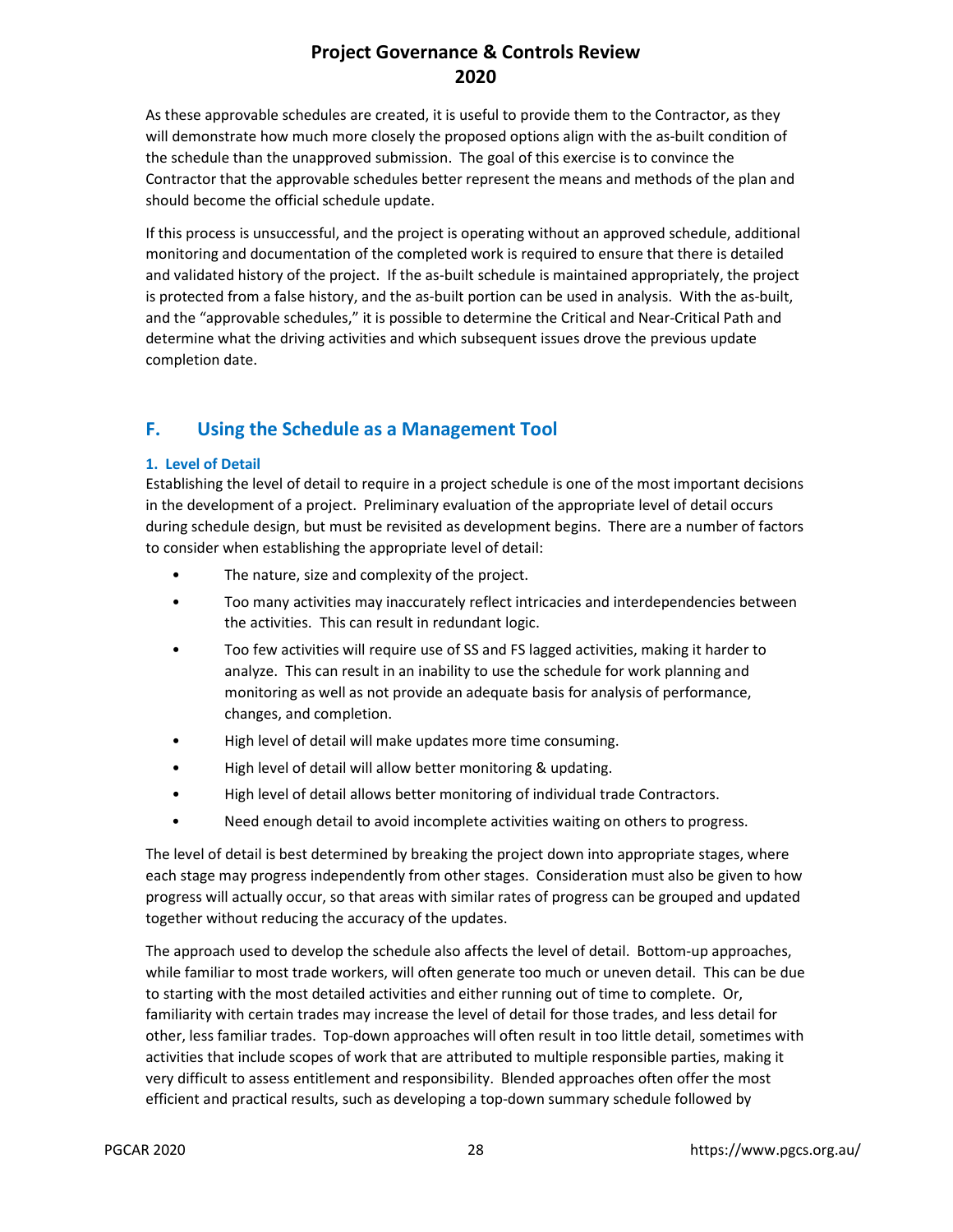bottom-up development of the work scope aligned to the summary activities. This does allow for a more evenly developed schedule and is compatible with a WBS organization.

An example of the risk of too little detail in a schedule is using a few large duration activities to schedule wall construction in a building. These activities would include all the interior wall finishes in offices, multi-function rooms, conference rooms, and corridors, requiring an assessment to be made during updates as to the completion level of the activities. Often in a building, the corridors are the location for most main utility runs and the primary heavy traffic zone during construction. This means that the corridors will not progress at the same rate as the other offices and rooms, so when those offices are mostly complete, the corridors might not even be started. This could leave the interior wall finishes activities updated at 95% complete for long periods of time after the offices are complete only to accommodate the incomplete corridors. The results of this type of detail issue include increased numbers of activities that are scheduled out-of-sequence with each update, inability to analyze delays, and poor ability to predict completion. The problem worsens when the schedule is cost-loaded for invoicing.

The frequency of required updates will often dictate the level of detail. If monthly updates are required, a highly detailed schedule will extremely time-consuming.

### **2. Maintenance**

Maintaining the project schedule requires continuous effort to ensure the current schedule closely resembles the project's current scope, activity sequences, activity durations, as well as other parameters such as resources and costs. Periodic review of the project schedule and input of activity progress is termed "updating." This process includes determining the current "status" of the as-built condition of the schedule and providing analysis of trending and completion predictions, as well as resolution of any delays or disruptions. The schedule update is a record of past performance and a reasonably adjusted prediction of future performance. An important aspect of the update is to determine whether progress on the project is meeting expectations. If not, this process allows the project team to determine what actions are necessary, to meet the overall project objective. The schedule update benefits the entire project team and stakeholders by allowing remediation of adverse impacts quickly.

#### **3. Short Interim or Look-Ahead Schedules**

There is no debate that the schedule must be appropriate for management of the project, obtaining stakeholder buy-in, benchmarking for completion predictions and analysis of impacts to the schedule, and supporting effective communication. However, it must also be useful for the weekly and daily planning in the field. These weekly or daily planning schedules are "short duration interim planning" and are often referred to as something like the "three week look-ahead schedules."

There are two basic ways to accomplish this:

1) Develop the 'look-ahead schedule level' using the CPM schedule at an appropriate level of detail to manage the weekly production (Level  $4)^{13}$ .

<sup>&</sup>lt;sup>13</sup> AACE International Recommended Practice No. 37R-06, "Schedule Levels of Detail — As Applied In Engineering, Procurement and Construction," page 3.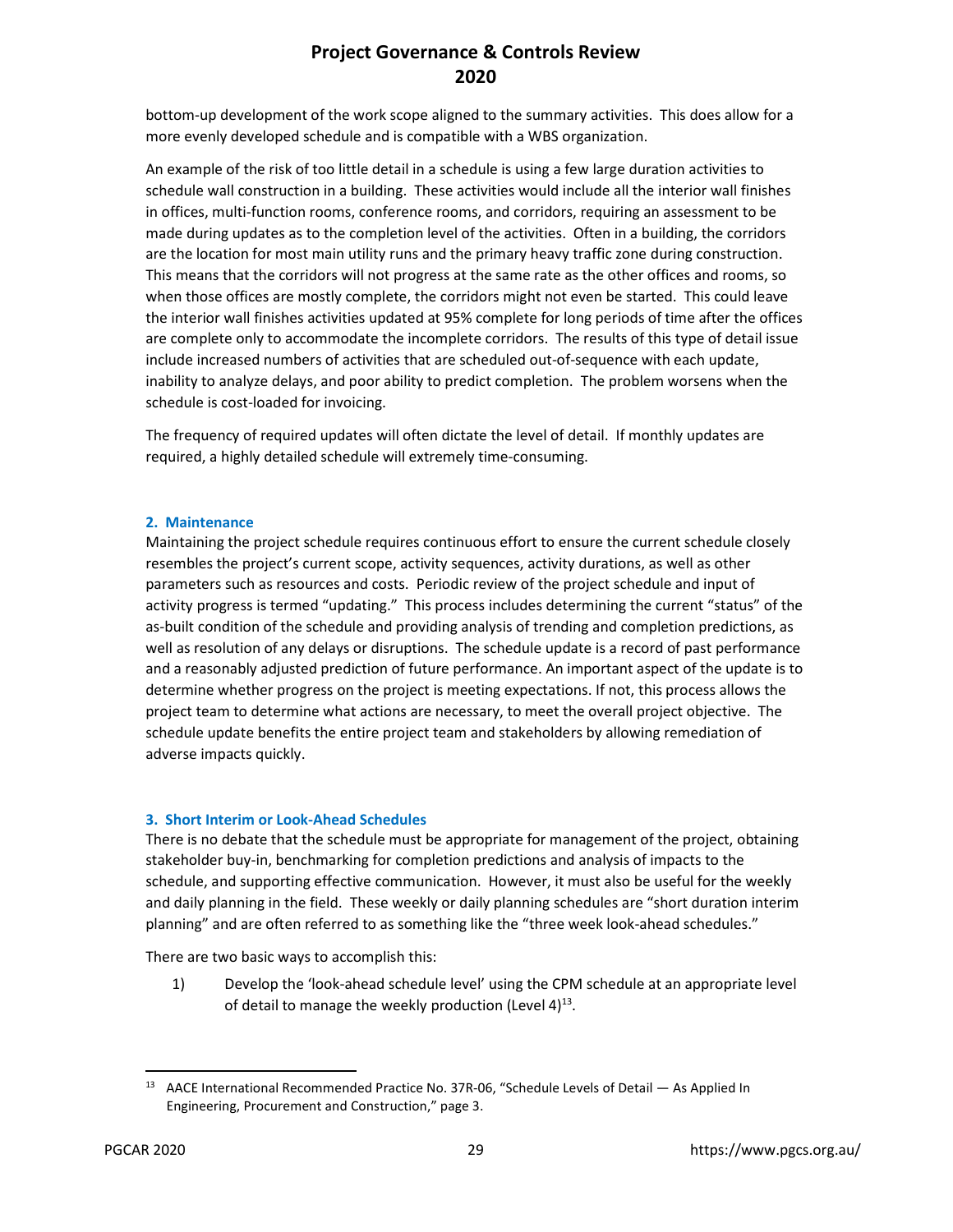2) Halt development of the CPM schedule at a 'project control level' of detail, requiring alternative methods outside the CPM schedule be considered for the "project control or task list level" (Level  $3)^{14}$ .

Developing the CPM schedule to the look-ahead schedule level requires sufficient detail in all trades to allow for day to day management of those trades. This is a typical and popular approach for Contractors who either self-perform multiple trades or who have a significant investment in the development and use of the schedule. Development of this level of schedule requires the initial planning be done by the project management team in some type of schedule development or planning session. These schedule development sessions allow for detailed discussions about the construction means and methods as well as investigation into sequencing options in order to choose the appropriate modelling approach. Practically speaking, if the project management team does not have a comprehensive knowledge of the project documents and/or is not willing to commit to working out many project details well in advance of the construction, then a Level 5 schedule cannot be developed. However, if this schedule is developed, it can act as a very detailed and accurate road map for the project team throughout the project.

Developing the CPM schedule at a higher (lesser) level of detail and allowing a superintendent to produce short interim schedules outside of the project schedule is another viable method of project scheduling. The schedule is developed as an overview schedule, designed to provide enough detail for use in reporting, delay analysis and completion predictions. The superintendent only develops the daily detailed work schedule just ahead of the need to manage the work. Thus, this approach is more closely aligned to a rolling wave type of scheduling process. It is imperative that someone correlates the project schedule and the superintendent's more detailed schedule. There should be a clear traceability between the short interim schedules and the project updated schedules in order to properly analyze performance, delays, and responsibility for those delays. It is vital that these short interim schedules are included in the continuous project documentation for use in any future analysis needs as the higher level schedule updates will not convey the full story of performance and progress.

#### **4. Integration of schedules and management software**

Project management software is commonly called the Project Management Information System (PMIS). PMIS is any software tool used to monitor documentation for the project for all stakeholders. Since the schedule is a primary communication tool, the best way to ensure good communications is for the scheduling software to be integrated with the PMIS. When done properly, the PMIS can be the central location for the project management team to manage the project, and the scheduling tool will help keep the team focused on the critical and current needs of the project.

The PMIS can provide an online dashboard which captures scheduling information and summarizes that information to help all team members react timely. This dashboard addresses all of the daily issues requiring resolution, and with the schedule integration of the PMIS, the dashboard will promote issues as they become more critical.

<sup>&</sup>lt;sup>14</sup> AACE International Recommended Practice No. 37R-06, "Schedule Levels of Detail — As Applied In Engineering, Procurement and Construction," page 3.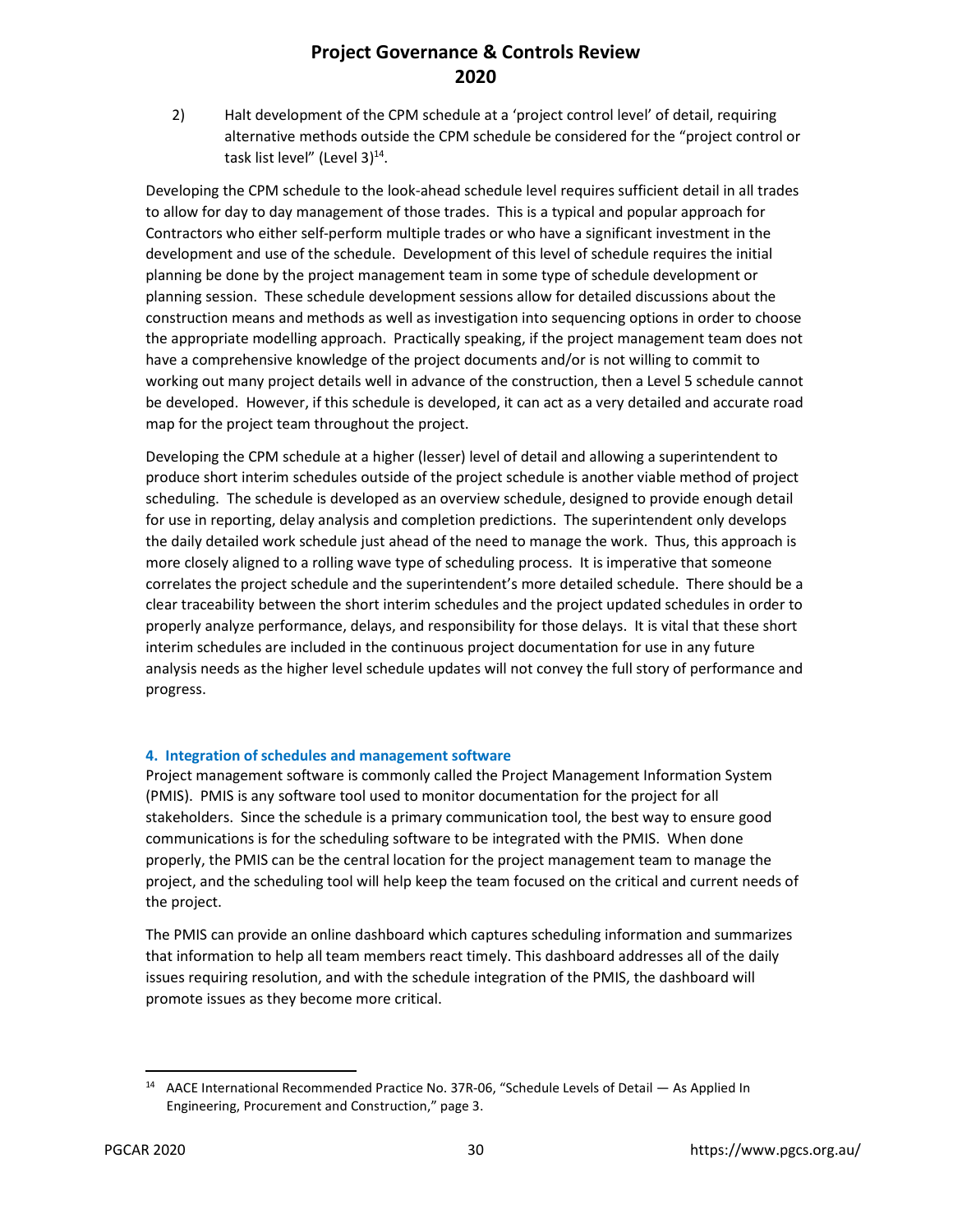#### **5. Schedule Updates**

On most projects, the baseline or as-planned schedule is adjusted to reflect the current project conditions at any given time. This periodic adjustment or revision is called updating the schedule. Schedule updates are typically provided on a frequency determined by the contract, and updates are most commonly required monthly. Contractors who use the schedule for day-to-day management often update their schedules on a weekly basis, which provides better monitoring and controls.

The frequency of the updates is part of the decision as to the level of detail to be used with a schedule. Accurate updating is vital to monitoring progress, analyzing and mitigating impacts, and to the accuracy of predicted completion of milestones such as Substantial Completion.

Just as there is no right or wrong baseline or as-planned schedule, there is no right or wrong update schedule. With many different ways to pursue and perform construction projects, no single schedule is the correct way to build the project. Therefore, project management simply needs to make sure that update schedules are reasonable, buildable, appropriate to the project contractual requirements and the field conditions.

### **a. As-Built Portion of Update**

The work that is underway or completed during each update must be captured and recorded in the schedule. This consists generally of actual start dates, actual finish dates, and remaining durations of the work that is started but not finished. These three data points provide the results of progress in the schedule.

What these three data points do not provide is the actual history of how the project has been built to date. This history is determined by the logic and settings in the schedule software. A reasonable schedule update will show the history of the project accurately depicted in the schedule logic and settings. This is very important in the case of a dispute, delay, or disruption, where analysis is necessary using a forensic analysis technique. A false history shown by the activity names, actualized calendars, and logic relationships in the schedule will make it more difficult to resolve these types of issues. The process of recording and validating the as-built data is often called "statusing" the schedule, and is the first step in the Schedule Update process.

#### **b. As-Planned Portion of Update**

Once the as-built portion of the schedule is updated, the portion of the schedule that models the future work is called the as-planned portion. It is very important that this part of the schedule is reviewed each update period to ensure that it continues to model the plan that is envisioned by the project management team, and that it is supported by actual events. If this portion accurately models that field plan, the schedule can be relied upon as a reasonable and accurate basis for analysis and completion predictions.

This review of the as-planned portion of the schedule, along with the completed as-built portion, and any other data integration necessary to ensure the schedule models the plan to construct, is generally called the full Schedule Update process.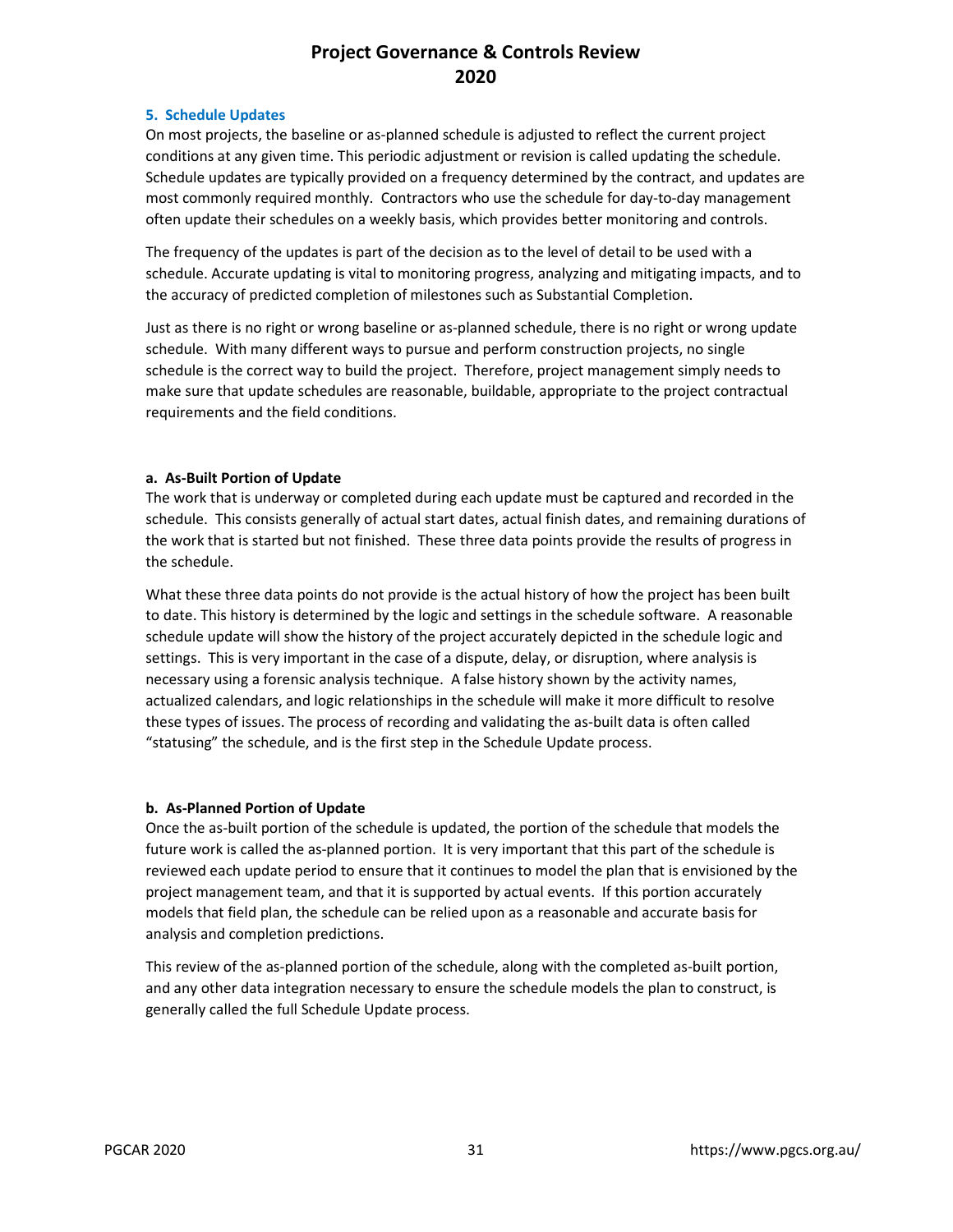#### **6. Determining the Benchmark for Analysis**

In order for the baseline or as-planned schedule to provide a good benchmark for analysis, it is necessary that the schedule represents the construction plan in a reasonable and appropriate manner.

In order for the schedule to provide a good benchmark for analysis, it is necessary that the as-built portion is accurate and validated, the as-planned portion represents the plan, and the software settings support an accurate model. When this is done properly, the updated schedule can serve as the basis for analysis. These updates create a benchmark for the schedule. The analysis can be done for a variety of purposes, including analysis of delay or disruption, trending and general performance analysis for completion predictions.

It is important that there is also a formal process called "Benchmarking" that is used by some owners, particularly some federal government owners. This formal process is used to maintain a contractual vehicle using the cost loaded scheduled to keep track of the contractual time and cost status. When the baseline or as-planned schedule is formally approved, it is called the Benchmark schedule. During the project, if there is a time and/or cost change that is accepted, activities are added to that original no-progress baseline or as-planned schedule that modifies the schedule to reflect the contractual status. This is done numerous ways, sometimes with a single activity or a fragnet of activities that model the change, each cost loaded to reflect the change order amount. For the time extension, the activity or fragnet is logically connected and carries the appropriate duration so that it extends the original baseline schedule to match the new approved change order.

This "Re-Benchmarked" schedule still has no progress and does not represent the contemporaneous condition of the project since it was frozen at the time of initial submission and the added activity or activities to house change order time and cost do not represent the project plan. The Re-Benchmarked schedule is only a contract vehicle and cannot be used to provide any analysis. Any attempt to use this schedule for an analysis will result in the forensic schedule methodology commonly called an Impacted As-Planned method (MIP 3.6, Modeled / Additive / Single Base) and is subject to the considerations discussed in the Forensic Schedule Analysis Recommended Practice<sup>15</sup>.

#### **7. Monitoring**

There are three main areas that must be monitored on a project to support timely completion: the Critical Path, the Near-Critical Path, and all the other activities (sometimes called the Non-Critical Path). The Critical Path must be monitored because those are the activities that could cause a direct delay and extend the project predicted completion. The Near-Critical Path must be monitored because those are the activities that could cause a mid-period Critical Path slip, or delay, and since they were not on the Critical Path at the beginning of the period, slippage of those activities is less likely to be noticed. The Non-Critical Path activities, or the mass activities in the schedule, must be monitored because those activities represent the work that, if not pursued and completed expeditiously, could easily stack at the end of the project and cause major delays and disruption from overloading of resources, of trades, and of spaces.

<sup>15</sup> AACE International Recommended Practice No. 29R-03, "Forensic Schedule Analysis," April 25, 2011, Revision.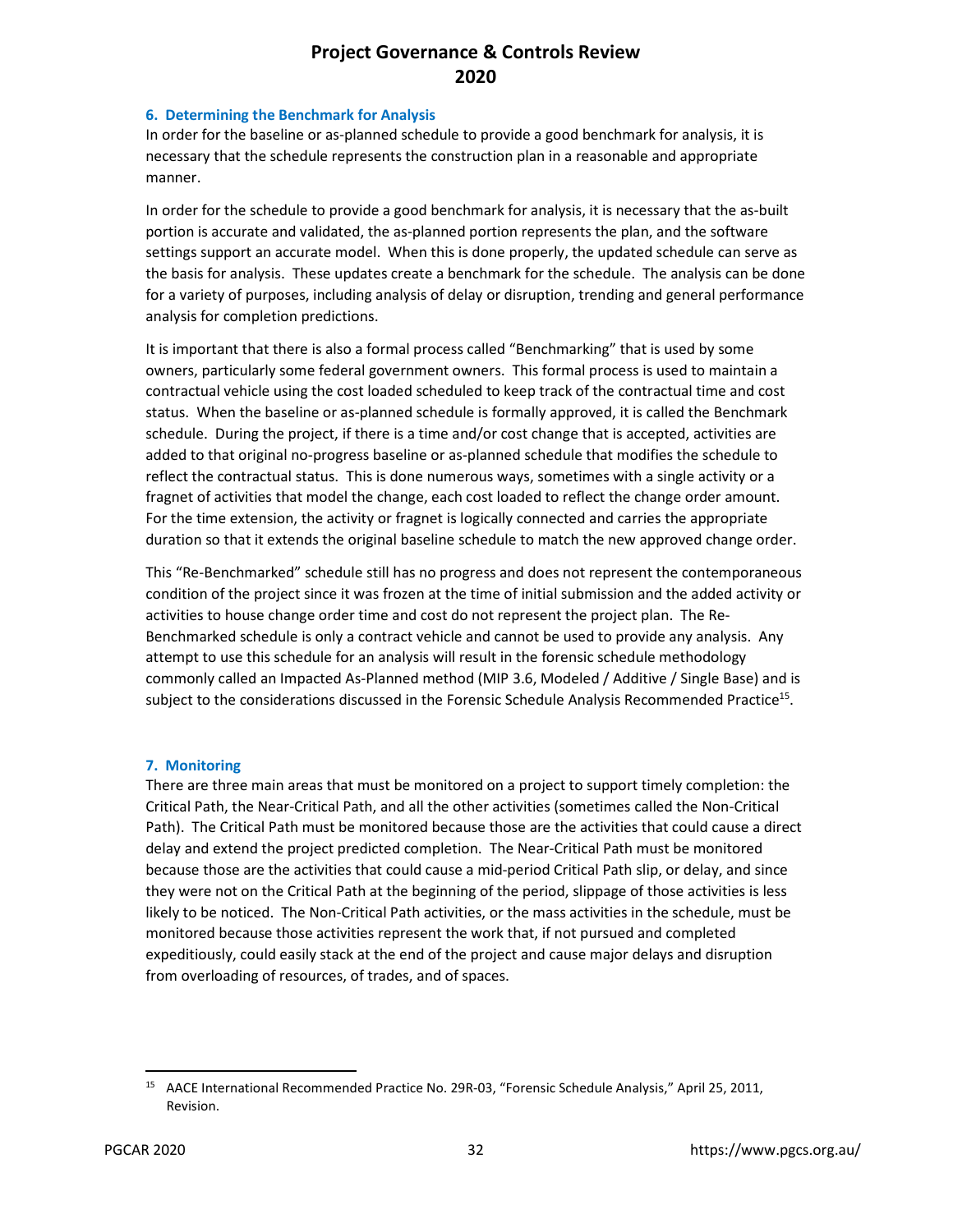#### **a. Critical and Near-Critical Path Analysis**

Critical and Near-Critical Path analysis should take into account the progress of the previous period's activities that could cause delay, and those are typically the Critical and Near-Critical Path activities. The first step should include review of the previous update plan to see what happened to that plan. This is often revealing as it demonstrates whether the Contractor's planned means and methods were followed or not.

The next step in the analysis is a review of the effects on network revisions and other non-progress related modifications to the schedule. This will often point out changes to the Contractor's means and methods that were not described in the written narrative, which is essential to understanding the legitimacy of those modifications.

This analysis will identify which activities created delays to the project schedule, and the extent of those delays. Further investigation and research is necessary to determine if there were multiple issues that contributed to a activity delay, such as a schedule activity of "Lay Masonry Wall" that was actually delayed by failure to deliver bearing plates that halted the masonry wall construction. Once those issues are identified, it is necessary to determine which issues were the cause of the impacted schedule activity, and if there is any concurrency in multiple driving issues. The driving issues can provide support for identification of responsibility for delay and subsequent liability for delay damages or costs.

The analysis should identify why the Critical and Near-Critical Path at the end of the period is different from that at the beginning of the period. This mid-period shift in the driving activities or issues is helpful in determining what caused the delays and who bears responsibility.

The combination of the effects of progress and those of network revisions results in a new Critical Path for the project. Schedule response recommendations take into account the implications of this new Critical Path, both from a construction and a contractual perspective.

### **b. Non-Critical Path (General Progress) Analysis**

During routine schedule updates, the Total Float values will be reduced consistently, moving activities onto the Near-Critical Path and then ultimately onto the Critical Path. However, if there are any problems with the schedule sequencing and logic, durations, or other components such as lags and calendars, reductions in Total Float values may not serve to move the activities from Non-Critical to Critical enough to identify problems related to progress. Although reasonable progress on Critical and Near-Critical Path activities will help keep project on track, if the rest of the work doesn't progress at a reasonable rate, the project could suffer delay and disruption.

There are multiple methods to monitor and analyze these Non-Critical Path activities: Earned Value Management, Float Dissipation, Missed Start and Finish dates, Resource Analysis, and others. Each method has advantages and disadvantages, as discussed below.

Earned Value Management uses cost or resource loaded activities to monitor progress, and compares the actual stage of completion of those activities to what the baseline schedule shows should be the stage of completion at any given update. This comparison is used for immediate analysis, or can be the basis to project how the historical progress data would affect the project if that rate of progress should continue to the end of the project.

Float Dissipation monitors the rate at which Total Float is reduced with each update and compares that to the remaining time to determine if that rate of reduction will allow completion on time. It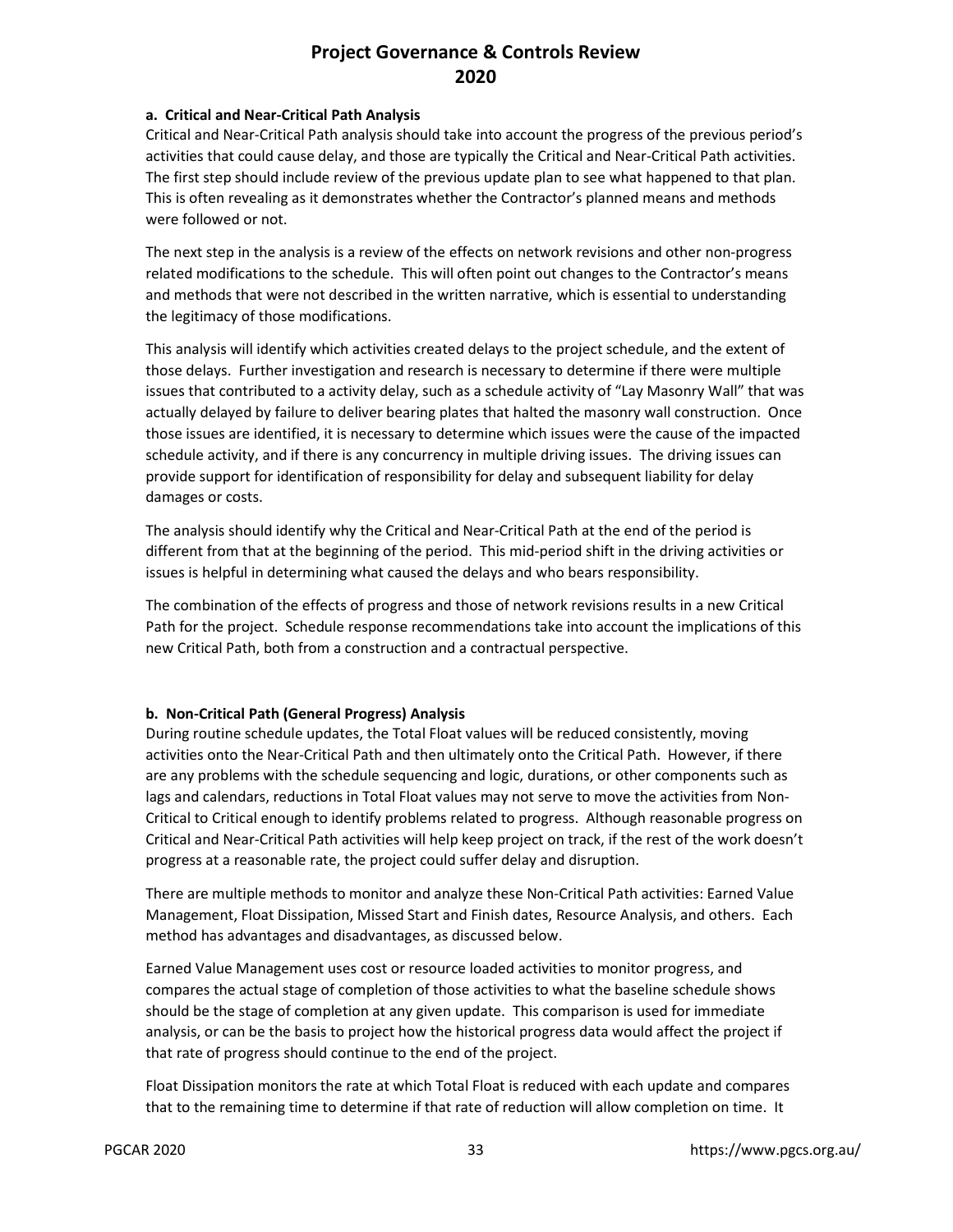can also be useful for identifying where resources are moved to augment certain portions of the project and where they are lacking, allowing delays.

Monitoring of Missed Start and Finish Dates can be used as a measure for how the general work is being pursued and completed. If the activities are not completed at a reasonable rate, it will affect the amount of work that is remaining at any given time.

All of these techniques are useful in evaluating the progress of those activities that do not show up on the Critical or Near-Critical Path. When these Non-Critical Path activities are not completed as scheduled, they must be then added to the workload to be completed in the future. As these activities slip into the future, the increased concurrent activity workload will create situations where more and more crews and individual resources are required to complete the scope of work. It will also force similar trade work to stack and increase those trade resources, or force more trade work to work concurrently in less and less spaces. Slippage of this Non-Critical Path work will generally require too much work to be completed in more concurrent situations late in the project, and often is responsible for lowered efficiency, increased costs, lowered quality, and delays to the project completion.

#### **c. Trending Analysis**

Historical progress data is useful to identify trends in how work is accomplished or lack of progress. Work patterns for various trades or locations are often established during the project. Historical data will reveal those patterns.

Establishing trends provides some benefit in predicting how the project will continue to operate if those trends do not change. An example of trend analysis is identifying a four day delay on the fifth floor of a fifteen story mid-rise building and recognizing that the delay is due to the work pattern. Without this analysis, this pattern is likely to continue on the next ten floors. A simple monthly analysis would identify a four day delay, but the trend analysis would identify a potential 40 day delay. Trending analysis helps identify patterns of work that need to be evaluated and mitigated. This analysis is done by review of historical data, using the as-built portion of the schedule. Review of how the various trades progress compared to the original plan yields some trends that might affect the project.

One method of trending analysis is comparing the Actual Duration for each activity with the Original Duration of that same activity, then clustering those activities by trade, by floor, by stage, or other grouping. At one time there was a software package that produced this particular comparison, called "Tipper" or the Total Performance Ratio (TPR). TPR divided the Actual Duration by the Original Duration. A value of more than 1.0 indicated an overrun in the performance time. If a particular trade had overruns, one technique was to identify that overrun, such as 1.7, and run a simulation by increasing all future durations for that trade by that factor. The resulting schedule would show the effect if the lowered performance continued.

Trending analysis is very important as a risk avoidance effort, and helps place the focus on weaknesses in the project that need to be monitored or resolved. Some of the full list of trending metrics that are valuable to collect for comparison purposes include:

- 1. Percentage of activities on the Critical Path linear different from non-linear projects
- 2. Percentage activities on Critical Path compared to remaining as-planned activities
- 3. Percentage activities per life-cycle stage/phase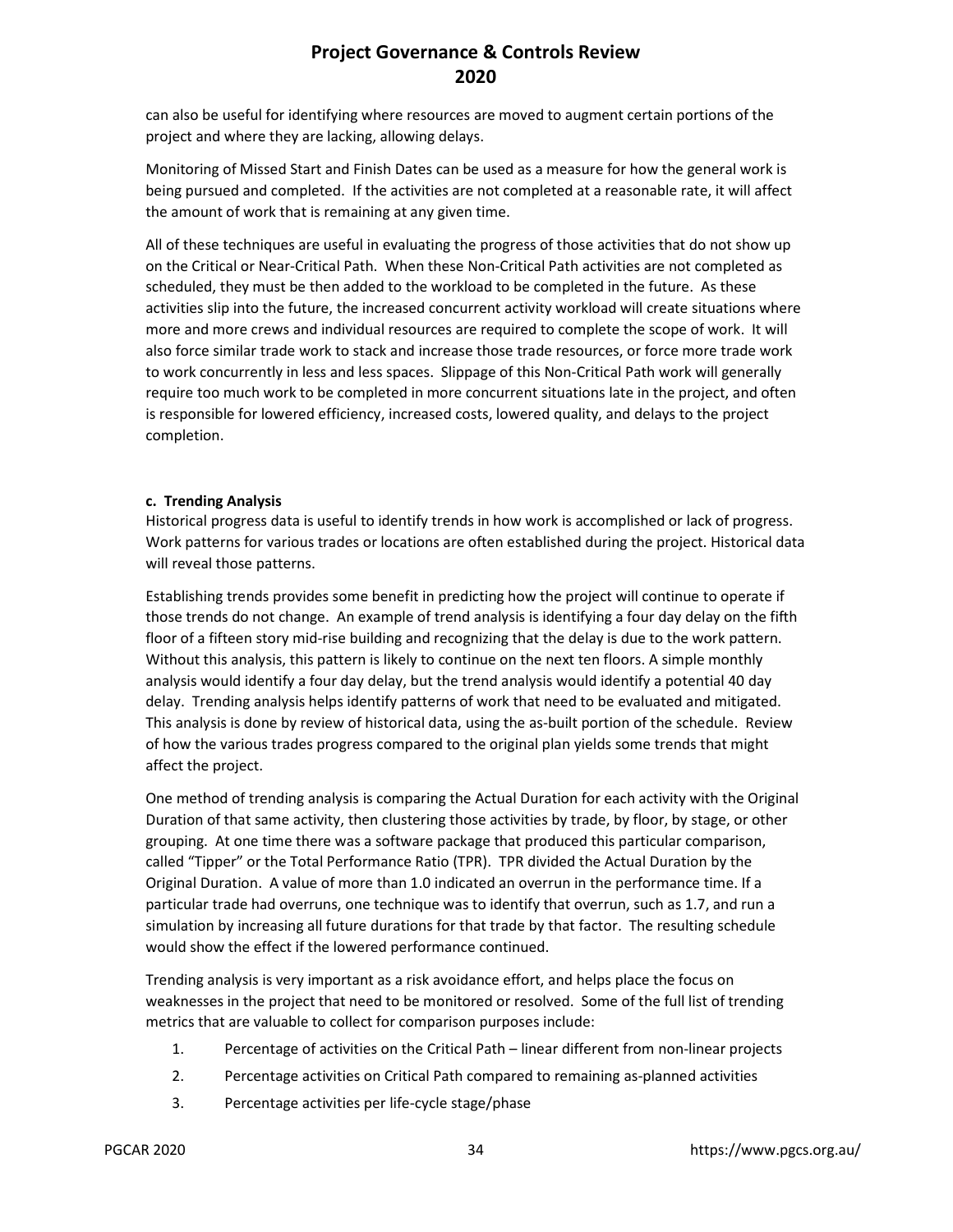- 4. Percentage of project duration for major milestones foundations complete, structure complete, dry-in, rough-ins complete, commissioning started (comparing to values from USACE milestone spreadsheet)
- 5. Distribution of activity counts by trade
- 6. Percentage of activity cost by division/section
- 7. Ratio of number of activity relationships to activity count
- 8. Ratio of count of activities to project value
- 9. Ratio of count of activities to project duration
- 10. Ratio of peak crew count to total project crew count (per trade)
- 11. Percentage of activities completed compared to total count of activities
- 12. Percentage of activities completed compared to remaining incomplete count
- 13. Total Float dissipation proportions (float/duration)
- 14. Ratio of activities actually started compared to planned to start (current period)
- 15. Ratio of activities actually completed compared to planned to complete (current period)
- 16. Tipper ratio of actual durations compared to original durations (TPR report)
- 17. Plotted banana curves (Early dates, average dates, late dates)
- 18. EVMS
	- a. Performance metrics: CPI, CV, SPI, SV, Budget Variance, Budget at Completion
	- b. Prediction metrics: EAC, TCPI (To-Complete Performance Index)
- 19. Earned Schedule metrics: SPI(t), SV(t), TSPI (To-Complete Schedule Performance Indicator)

#### **d. Risk Monitoring**

Any risks that were accepted at the outset of the project must be closely monitored during the project. This is best accomplished by tying those risks to the appropriate activities, and as the schedule updates are advanced, activities that are carrying accepted risks move onto the short interim planning schedule. This permits additional scrutiny for those activities in light of the originally identified risks. If the accepted risks show up as problematic, they can be analyzed and mitigated timely.

#### **8. Improvements in Schedule Performance**

There are a number of ways that the schedule performance is improved, which is often vital in recovering performance losses. It is important to identify these improvements and be ready to assign responsibility for them.

#### **a. Unacknowledged Recovery**

Sometimes the project prediction of completion improves during the schedule update and no one analyzes the changes, so there is no acknowledgement of the time recovery. This does not mean that there is no responsibility for the time improvement that might be later identified and assigned in the case of disputes or assessment of delay damages.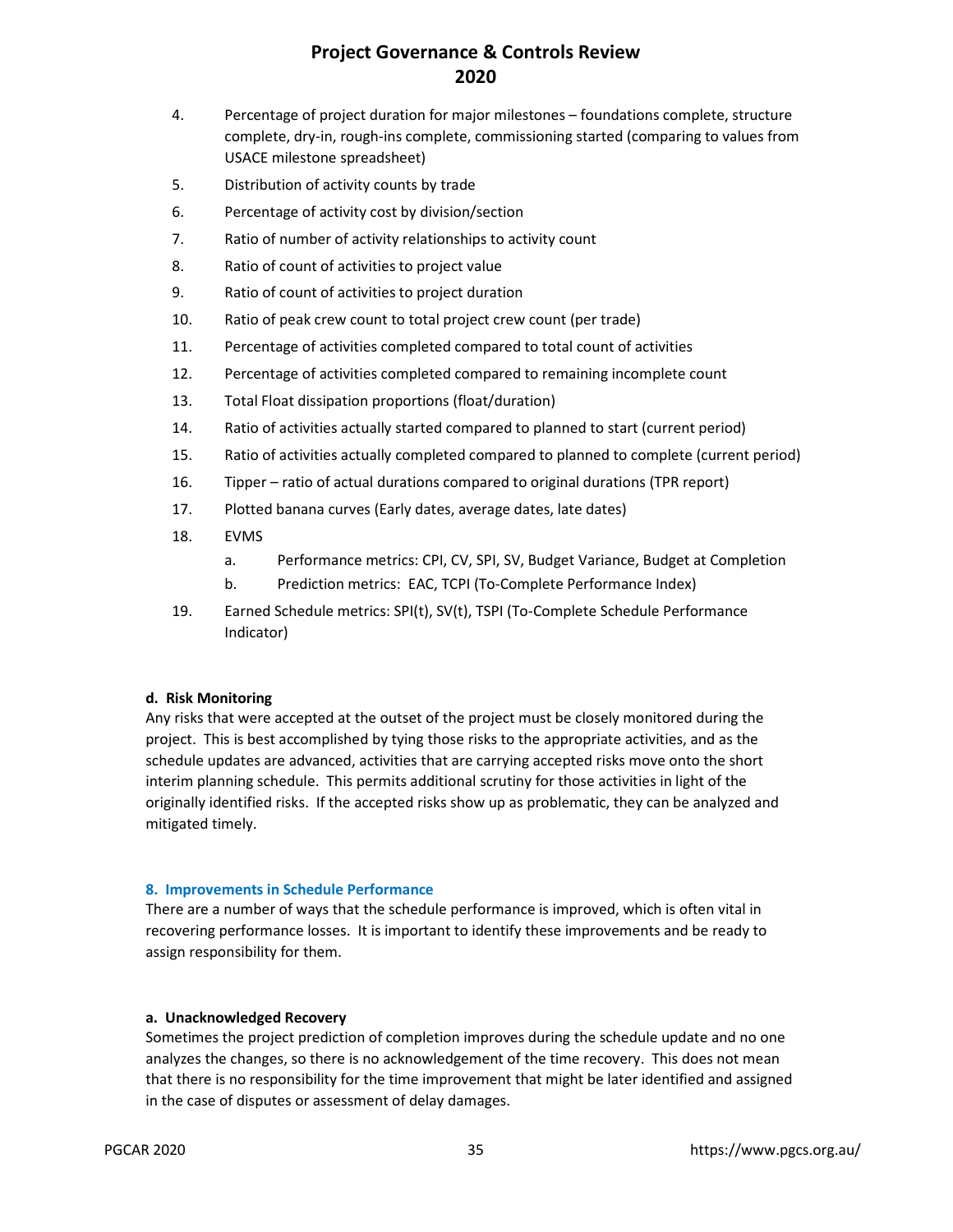Generally gains in time during schedule updates results in additional Total Float gain to the project. If the contract is silent on Ownership of float, the gain in float is available to the project, for use by the first need. It is important that analysis does identify the gains and any associated responsibility in case there is a need to assign it at some future date.

It is also important to recognize that often recovery efforts rely upon future efforts in the schedule, which is not the most desirable way of recovery. The original plan was conceived with certain durations, sequences, phases and schedule settings, and any effort to change those in the updates should be reviewed carefully to ensure that the planned means and methods are not breached unintentionally. Considering that the predicted completion date is a function of all of these issues, it is possible to manipulate the components in order to regain time and show a predicted completion that meets the contract requirement. Those manipulations may or may not be realistic and could put the future performance plan in jeopardy.

If the unacknowledged recovery is due to these modifications to the as-planned portion of the schedule, it is very important that a careful review of that portion is performed to ensure that it is still a reasonable and appropriate approach to completing the project.

### **b. Absorption of Delay**

Delays fall into one of two categories in schedule updates: those that are predicted and those that have already been absorbed into the schedule. For predicted delays, it is most appropriate to perform a prospective Time Impact Analysis (TIA) to assess the full impact of the delays. When a delay has already been absorbed into the project, then it is no longer appropriate to perform a prospective analysis, and it is important that the delay is analyzed by the appropriate Forensic Schedule Analysis methodology<sup>16</sup>.

### **c. Recovery, Mitigation or Acceleration**

When the project gains time or suffers delays that are offset by improvements to the schedule performance, the improvements could be due to recovery or mitigation of the delays or acceleration of the project.

Recovery does not indicate the responsibility for the gains in time, so it could mean the Contractor recovered or the Owner took actions that recovered time. Recovery on the part of the Contractor could be as simple as making a decision to work out of sequence or implement a parallel Critical Path on the project, and those actions could be shown in the schedule by logic revisions that do not require any additional resources and do not cost anything to implement. A common term used for re-sequencing and creating parallel Critical Paths is "Fast Tracking." These recovery efforts generally would not create any entitlement for additional costs, even if the lost time was the responsibility of the Owner.

If the delays are the responsibility of the Contractor, or a Force Majeure event, the recovery effort that the Contractor implements could be mitigation of the Contractor's delays and not eligible for cost reimbursement. Recovery could also be implemented to mitigate Owner-caused delays and

<sup>16</sup> AACE International Recommended Practice No. 29R-03, "Forensic Schedule Analysis", April 25, 2011 Revision.